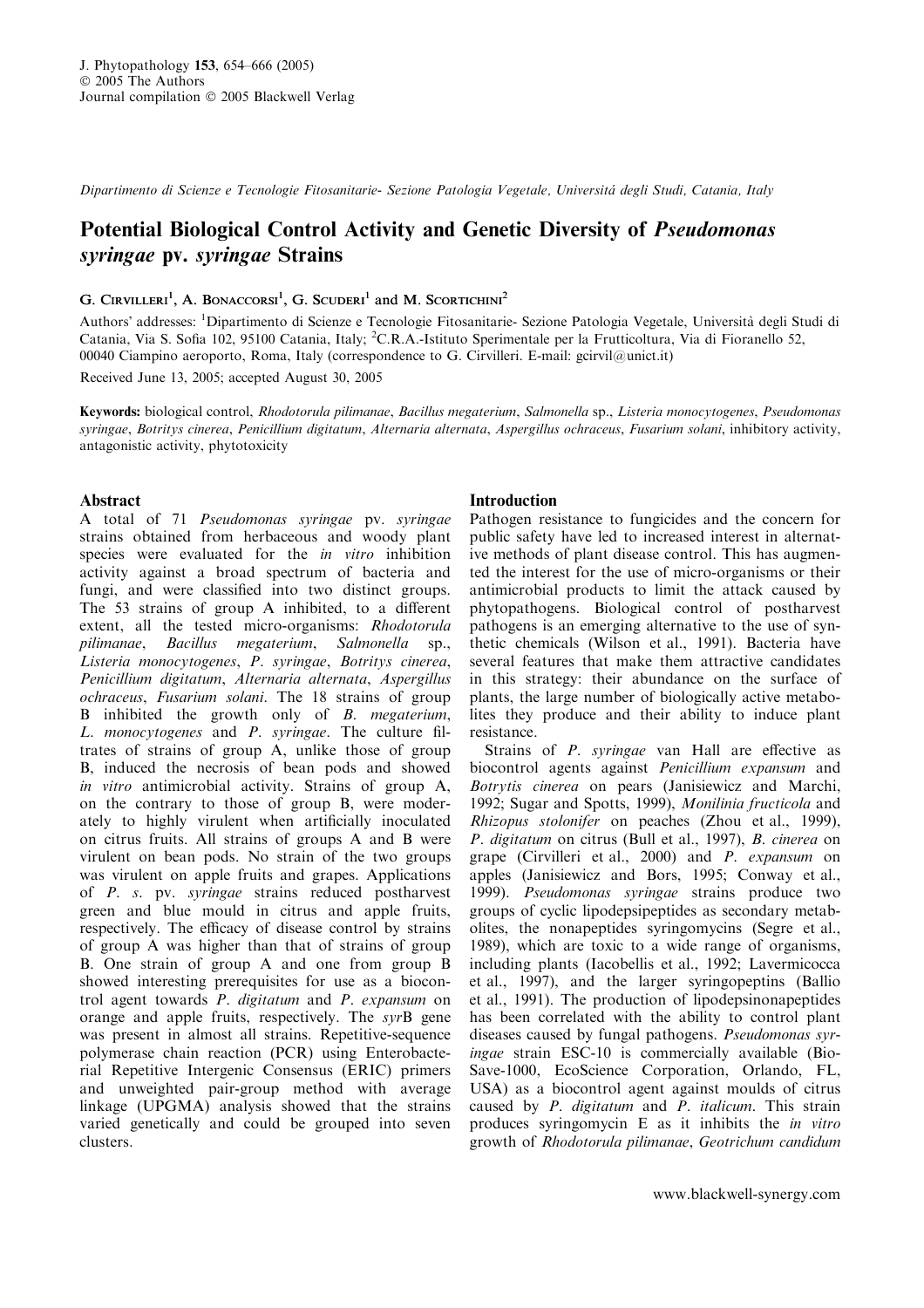and P. digitatum (Bull et al., 1998). Syringomycin E may be involved in the biological control of green mould of citrus.

The production of lipodepsinonapeptides can be detected by polymerase chain reaction (PCR) amplification using specific primers to amplify the syrB gene encoding these metabolites (Sorensen et al., 1998). Because the toxins are considered the main virulence factor of P. s. pv. *syringae*, this analysis can greatly assist the identification and characterization of putative P. s. pv. syringae strains.

The molecular typing of effective *P. syringae* biocontrol agent is an important prerequisite for possibly tracking their dispersal in the environment. Various molecular methods have been used to assess the genetic diversity of P. syringae strains, including restriction fragment length polymorphism (RFLP; Scholz et al., 1994), repetitive-sequences PCR (Louws et al., 1994), random amplified polymorphic DNA (RAPD; Clerc et al., 1998), pulsed-field gel electrophoresis (PFGE; Güven et al.,  $2004$ ) and amplified fragment length polymorphism (AFLP; Manceau and Brin, 2003).

The objective of this study was to select strains of P. syringae with a putative high potential for biological control activity as well as a lack of harmful effects on plants. We have used repetitive-sequence PCR and Enterobacterial Repetitive Intergenic Consensus (ERIC) primer sets (Louws et al., 1994) to type the P. s. pv. syringae strains obtained from different woody and herbaceous plant species.

### Materials and Methods

### Bacterial and fungal strains

The *P. s.* pv. *syringae* strains we used are listed in Table 1. Some have been previously characterized and identified as P. s. pv. syringae (Cirvilleri et al., 2000; Scortichini et al., 2003). Other strains were isolated from lesions on orange (Citrus sinensis Osbeck), strelitzia (Strelitzia reginae Banks) artichoke (Cynara scolymus L) and strawberry (*Fragraia*  $\times$  *ananassa* Duch.) tissues presumably infected by P. syringae. Small pieces of tissue taken from the margins of necrotic lesions were crushed in sterile water and aliquots were plated on medium B of King et al. (1954) (KB). Plates were incubated for  $2-3$  days at  $25-27$ °C. The resulting fluorescent colonies were purified on nutrient agar (NA; Oxoid, Basingstoke, UK) and subsequently assayed for LOPAT characters (Lelliott et al., 1966) following the procedures described by Lelliot and Stead (1987). Other strains were obtained from bacterial plant disease laboratories or international culture collections. All strains were maintained in 15% glycerol at  $-80^{\circ}$ C and subcultured on KB as needed. The following micro-organisms were used for in vitro and in vivo antagonistic activity: R. pilimanae ATTCC26423 and Bacillus megaterium ITM100 (kindly provided by P. Lavermicocca, Istituto di Tossine e Micotossine da Parassiti Vegetali, C.N.R., Bari, Italy); Salmonella sp. and Listeria monocytogenes (kindly provided by the

Istituto Zooprofilattico Regionale, Catania, Italy); Aspergillus ochraceus ATCC18641; P. syringae 48SR2, isolated from citrus; Botritys cinerea, P. digitatum, P. expansum, Alternaria alternata, Fusarium solani isolated from diseased plants in our mycological laboratory. Fungal pathogens were stored on potato dextrose agar (PDA; Oxoid) slants at 4°C.

### In vitro inhibitory activity of  $P$ . s. pv. syringae strains

The P. s. pv. syringae strains (Table 1) were tested for their inhibition activity on PDA agar plate assay against R. pilimanae, B. megaterium, Salmonella sp., L. monocytogenes, P. syringae, B. cinerea, P. digitatum, A. alternata, A. ochraceus and F. solani. Bacteria and fungi to be tested were grown, respectively, on NA for 48 h at 27°C and on PDA for 7–14 days at 25°C until sporulation. A 20  $\mu$ l aliquot of the *P. s.* pv. *syringae* strains suspension obtained from 4-day-old cultures on NA (approximately  $1 \times 10^9$  CFU/ml) was spotted on PDA plates, using two bacterial strains per plate. The plates were incubated for 4 days at  $27^{\circ}$ C. Then, they were over sprayed with a suspension containing approximately  $1 \times 10^6$  CFU/ml of bacteria or  $1 \times$  $10<sup>6</sup>$  conidia/ml of fungi to be tested and incubated at  $27^{\circ}$ C for 2–4 days. The presence and size of a clear zone around P. s. pv. syringae colonies, indicating the inhibitory effect, was scored. All tests were repeated twice.

In vitro inhibitory activity of P. s. pv. syringae culture filtrates Pseudomonas syringae pv. syringae strains were grown overnight in  $NA + 1\%$  glucose (NAG) and 1 ml of bacterial suspension ( $A_{600} = 0.3$ ) was added to 100 ml of medium IMM (Improved Minimal Medium) (Surico et al., 1988). After 14 days of incubation at 25°C in still culture and centrifugation (9000  $\times g$ , 20 min), the supernatant was passed through a  $0.22 \mu m$  Millipore filter (Millipore, Billerica, MA, USA) to obtain cellfree culture filtrates. In parallel,  $500 \mu l$  of bacterial (approximately  $1 \times 10^7$  CFU/ml) or conidial (approximately  $1 \times 10^5$  CFU/ml) suspension were added to 15 ml of fluid PDA maintained at  $45^{\circ}$ C for 30 min. After mixing and agar solidification, 20  $\mu$ l of culture filtrate were spotted onto agar surface (four spot per plate). The area of inhibition of the test organism induced by the culture filtrates of P. s. pv. syringae strains was measured after 2–4 days of incubation at 27°C. The assay was repeated twice.

### Phytotoxicity assay

The phytotoxic activity of cell-free culture filtrates of the P. s. pv. syringae strains was evaluated on tobacco (Nicotiana tabacum L.) leaves and bean (Phaseolus vulgaris L.) pods. Cell-free culture filtrates, prepared as previously described, were inoculated into the mesophyll of fully expanded leaves of 4–5-week-old tobacco plants with a hypodermic syringe.

After injection, plants were maintained in the greenhouse at approximately 22°C and symptoms were evaluated 2 days after the inoculation. The bean pods were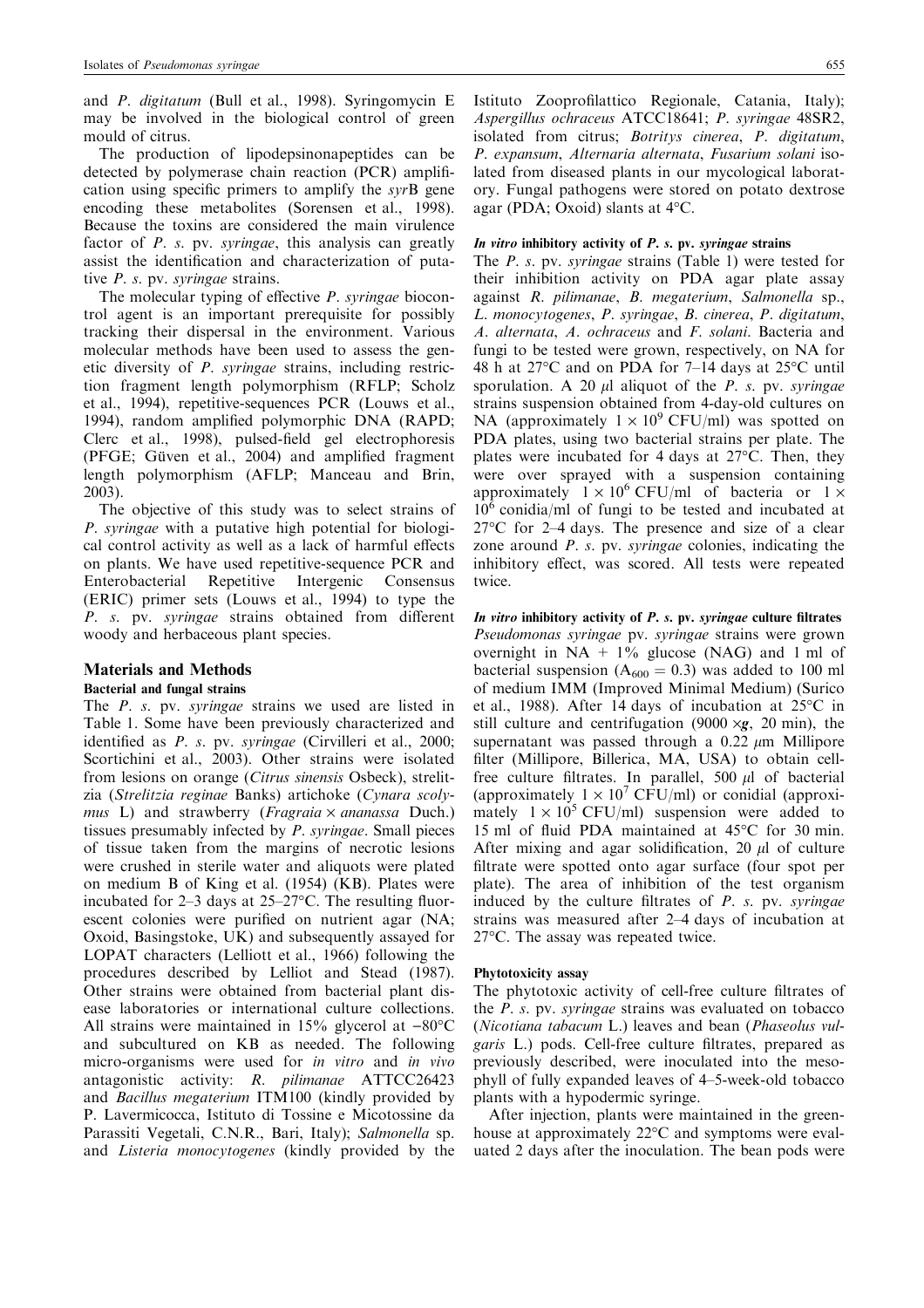| Table 1                        |
|--------------------------------|
| Original source and main       |
| opponentementing of Decudement |

characteristics of Pseudomonas syringae pv. syringae strains

|                                                  |                                               | Area of                    |              | Antagonistic |                          | ERIC                                                 |
|--------------------------------------------------|-----------------------------------------------|----------------------------|--------------|--------------|--------------------------|------------------------------------------------------|
| Strains <sup>a</sup>                             | Host                                          | origin                     | Year         | groupb       |                          | syrB group <sup>c</sup>                              |
| <b>PVCT 10.2</b>                                 | Citrus sinensis                               |                            | 1990         | А            | $^{+}$                   | 5                                                    |
| PVCT $41_2$                                      | Citrus sinensis                               | Italy<br>Italy             | 1990         | A            | $^{+}$                   | 3                                                    |
| PVCT 119 <sub>2</sub>                            | Citrus sinensis                               | Italy                      | 1990         | A            | $^{+}$                   | 6                                                    |
| <b>PVCT</b> 130 <sub>1</sub>                     | Citrus sinensis                               | Italy                      | 1990         | A            | $^{+}$                   | 5                                                    |
| PVCT 147 <sub>1</sub>                            | Citrus sinensis                               | Italy                      | 1990         | A            | $^{+}$                   | 3                                                    |
| <b>PVCT 2802</b>                                 | Citrus sinensis                               | Italy                      | 1990         | A            | $\overline{\phantom{0}}$ | 5                                                    |
| PVCT 281 <sub>1</sub>                            | Citrus sinensis                               | Italy                      | 1990         | A            | $^{+}$                   | 3                                                    |
| <b>PVCT 282</b> <sub>1</sub>                     | Citrus sinensis                               | Italy                      | 1990         | A            | $^{+}$                   | 3                                                    |
| <b>PVCT 285</b>                                  | Citrus sinensis                               | Italy                      | 1990         | A            | $^{+}$<br>$^{+}$         | 3                                                    |
| <b>PVCT 2902</b><br><b>PVCT 291</b> <sub>1</sub> | Citrus sinensis<br>Citrus sinensis            | Italy<br>Italy             | 1990<br>1990 | A<br>A       | $^{+}$                   | 7<br>3                                               |
| <b>PVCT 293</b> <sub>1</sub>                     | Citrus sinensis                               | Italy                      | 1990         | A            | $^{+}$                   | 7                                                    |
| <b>PVCT 295</b>                                  | Citrus sinensis                               | Italy                      | 1990         | A            | $\overline{\phantom{0}}$ | 2                                                    |
| <b>PVCT 310</b>                                  | Citrus sinensis                               | Italy                      | 1990         | A            | $^{+}$                   | 7                                                    |
| <b>PVCT 334</b>                                  | Citrus sinensis                               | Italy                      | 2000         | A            | $^{+}$                   | 7                                                    |
| <b>PVCT 3352</b>                                 | Citrus sinensis                               | Italy                      | 2000         | A            | $^{+}$                   | 7                                                    |
| PVCT $3371$                                      | Citrus sinensis                               | Italy                      | 2000         | A            | $\overline{\phantom{0}}$ | 7                                                    |
| <b>PVCT 3372</b>                                 | Citrus sinensis                               | Italy                      | 2000         | A            | $^{+}$                   | $\mathfrak{2}$                                       |
| <b>PVCT 3391</b>                                 | Citrus sinensis                               | Italy                      | 2000         | A            | $^{+}$                   | 4                                                    |
| PVCT 48SR1                                       | Citrus sinensis                               | Italy                      | 1990         | A<br>A       | $^{+}$<br>$^{+}$         | 5<br>5                                               |
| PVCT 48SR2<br>PVCT A1513                         | Citrus sinensis<br>Citrus sinensis            | Italy<br>USA (S.E. Lindow) | 1990<br>1986 | A            | $^{+}$                   | 6                                                    |
| ISF 242                                          | Citrus lemon                                  | Italy                      | 1996         | A            | $^{+}$                   | 4                                                    |
| ISF 243                                          | Citrus reticulata                             | Italy                      | 1996         | A            | $^{+}$                   | 4                                                    |
| PVCT 23P                                         | Pirus communis                                | Italy                      | 1998         | A            | $^{+}$                   | 5                                                    |
| PVCT 26P                                         | Pirus communis                                | Italy                      | 1998         | A            | $^{+}$                   | 5                                                    |
| PVCT 46P                                         | Pirus communis                                | Italy                      | 1998         | A            | $^{+}$                   | 5                                                    |
| PVCT 76P                                         | Pirus communis                                | Italy                      | 1998         | A            | $^{+}$                   | 5                                                    |
| <b>ISF 280</b>                                   | Pirus communis                                | Italy                      | 1996         | A            | $^{+}$                   | 4                                                    |
| <b>ISF 281</b>                                   | Pirus communis                                | Italy                      | 1996         | A            | $^{+}$                   | 5                                                    |
| <b>ISF 288</b><br>ISF 347                        | Pirus communis<br>Pirus communis              | Italy                      | 1996<br>1996 | A<br>A       | $^{+}$<br>$^{+}$         | 5<br>3                                               |
| PVCT 1.2S                                        | Strelitzia reginae                            | Italy<br>Italy             | 2000         | A            | $^{+}$                   | 5                                                    |
| PVCT 1.3S                                        | Strelitzia reginae                            | Italy                      | 2000         | A            | $^{+}$                   | 5                                                    |
| PVCT 1.4S                                        | Strelitzia reginae                            | Italy                      | 2000         | A            | $^{+}$                   | 3                                                    |
| PVCT B.I.                                        | Strelitzia reginae                            | Italy                      | 2004         | A            | $\overline{\phantom{0}}$ | 7                                                    |
| ISF $106 = \text{NCPPB} 2426$ Prunus avium       |                                               | Switzerland                |              | A            | $^{+}$                   | 4                                                    |
| ISF $107 = NCPPB$ 1093 <i>Prunus armeniaca</i>   |                                               | New Zealand                |              | A            | $^{+}$                   | 7                                                    |
| <b>ISF 231</b>                                   | Prunus armeniaca                              | Italy                      | 1996         | A            | $^{+}$                   | 4                                                    |
| ISF $290 = B3A$                                  | Prunus persica                                | USA (J.E. De Vay)          |              | A            | $^{+}$                   | 6                                                    |
| $ISF 015 = NCPPB3869$<br><b>ISF 282</b>          | Laurus nobilis                                | Italy                      | 1992         | A<br>А       | $^{+}$<br>$^{+}$         | 4<br>4                                               |
| AID <sub>48</sub>                                | Castanea sativa<br>$Fragaria \times ananassa$ | Italy<br>Italy             | 1996<br>1988 | A            | $^{+}$                   | 1                                                    |
| <b>HRI 1480A</b>                                 | Pisum sativum                                 | UK                         |              | А            | $^{+}$                   | 5                                                    |
| ISF 292                                          | Triticum aestivum                             | USA (J.E. De Vay)          |              | A            | $^{+}$                   | 4                                                    |
| <b>ISF 300</b>                                   | Triticum aestivum                             | Italy                      |              | A            | $^{+}$                   | 4                                                    |
| ISF 304                                          | Triticum aestivum                             | Italy                      | 1996         | A            | $^{+}$                   | 4                                                    |
| ISF 309                                          | Triticum aestivum                             | Italy                      | 1996         | A            |                          | $\overline{\mathcal{L}}$                             |
| ISF $310 = NCPPB2612$                            | Triticum aestivum                             | New Zealand                |              | A            |                          | $\overline{\mathcal{A}}$                             |
| <b>ISF 355</b>                                   | Hordeum vulgare                               | Italy                      | 1996         | A            | $^{+}$<br>$^{+}$         | 4                                                    |
| ISF 356<br>ISF $359 = 475A$                      | Hordeum vulgare<br>Hordeum vulgare            | Italy<br>J.E. De Vay       | 1996         | A<br>А       | $^{+}$                   | $\overline{\mathcal{A}}$<br>$\overline{\mathcal{L}}$ |
| ISF $293 = B359$                                 | Setaria italica                               | Australia (J.E. De Vay)    |              | A            | $^{+}$                   | $\overline{c}$                                       |
| <b>AID 122A</b>                                  | Prunus amygdalus                              | Italy                      | 1988         | B            | $^{+}$                   | $\overline{\mathcal{L}}$                             |
| $ISF 291 = SY12$                                 | Syringa vulgaris                              | Japan (D.C. Gross)         |              | B            | $^{+}$                   | $\overline{c}$                                       |
| AID 24                                           | $Fragaria \times ananassa$                    | Italy                      | 1987         | B            | $\! + \!\!\!\!$          | 6                                                    |
| AID 33                                           | $Fragaria \times ananassa$                    | Italy                      |              | B            | $^{+}$                   | $\overline{c}$                                       |
| AID 76                                           | Fragaria × ananassa                           | Italy                      | 1988         | B            | $^{+}$                   | 5                                                    |
| PVCT B728a                                       | Phaseolus vulgaris                            | USA (S.E. Lindow)          | 1986         | B            | $^{+}$                   | 6                                                    |
| $ISF 286 = Y37$                                  | Phaseolus vulgaris                            | UK (G.L. Ercolani)         |              | B            | $^{+}$                   | 4                                                    |
| ISF 332<br>PVCT 4                                | Phaseolus vulgaris<br>Cynara scolimus         | Italy<br>Italy             | 1996         | B<br>B       | $^{+}$<br>$^{+}$         | 4<br>6                                               |
| PVCT 40                                          | Cynara scolimus                               | Italy                      | 1992<br>1992 | B            | $^{+}$                   | 6                                                    |
| <b>PVCT 106</b>                                  | Cynara scolimus                               | Italy                      | 1992         | B            | $^{+}$                   | 1                                                    |
| <b>PVCT 120</b>                                  | Cynara scolimus                               | Italy                      | 1992         | B            | $^{+}$                   | 1                                                    |
| <b>PVCT 152</b>                                  | Cynara scolimus                               | Italy                      | 1992         | B            | $^+$                     | 1                                                    |
| $ISF 353 = ISF-PP2$                              | Capsicum annuum                               | Italy                      | 1997         | B            | $^{+}$                   | 4                                                    |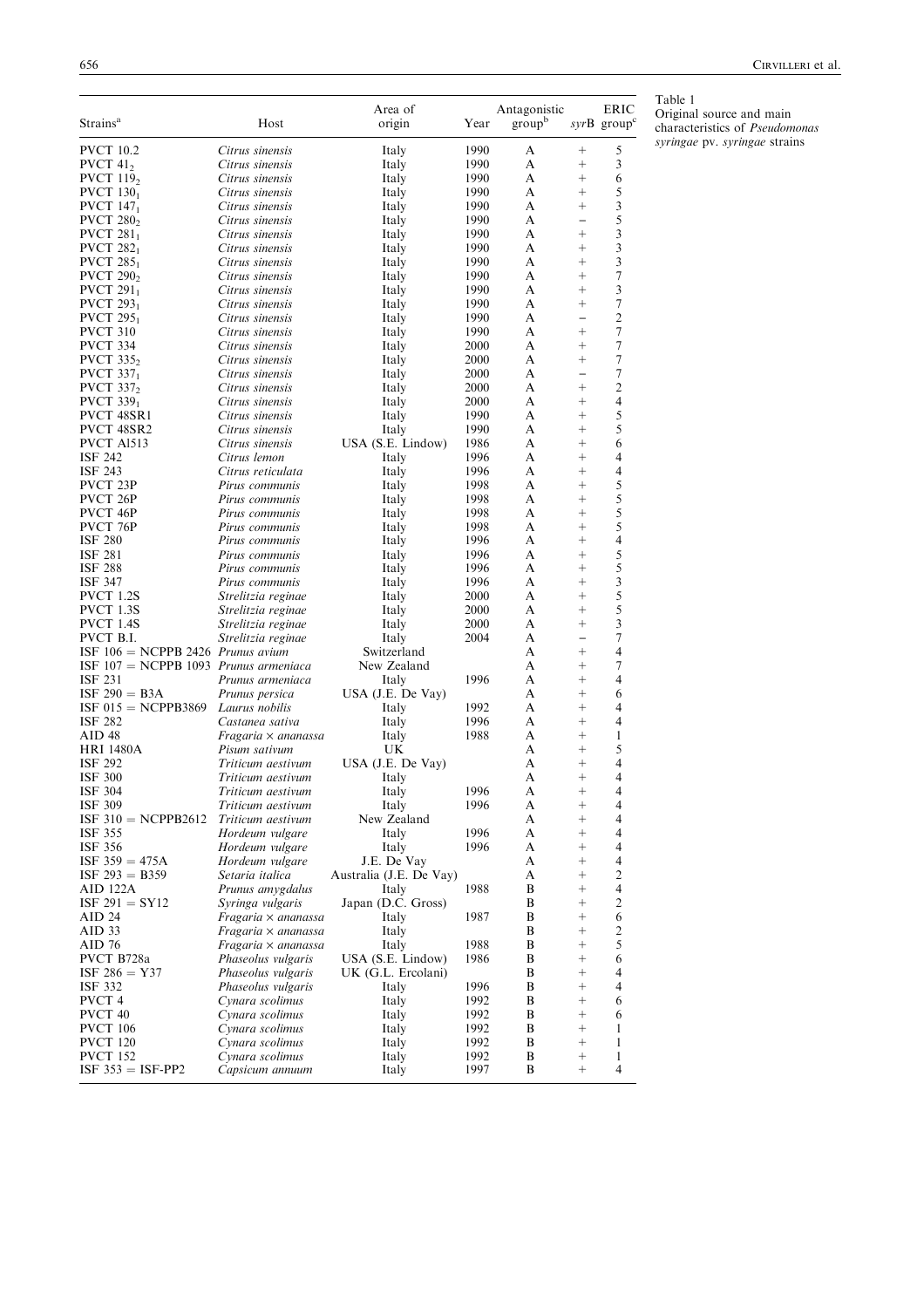Table 1 Continued

| Strains <sup>a</sup> | Host              | Area of<br>origin  | Year | Antagonistic<br>group <sup>b</sup> | $svr\mathbf{B}$ | <b>ERIC</b><br>group <sup>c</sup> |
|----------------------|-------------------|--------------------|------|------------------------------------|-----------------|-----------------------------------|
| $ISF 284 = PSS61$    | Triticum aestivum | USA $(D.C. Gross)$ |      |                                    |                 |                                   |
| $ISF 294 = W451$     | Triticum aestivum | USA $(D.C. Gross)$ |      | B                                  |                 |                                   |
| $ISF 295 = SD202$    | Triticum aestivum | USA $(D.C. Gross)$ |      | в                                  |                 |                                   |
| ISF 357              | Hordeum vulgare   | Italy              | 1996 | B                                  |                 |                                   |

a AID: Agricultural Industrial Development, Catania, Italy; HRI: HRI Warwick, Wellesbourne, UK; ISF: C.R.A. Istituto Sperimentale per la Frutticoltura, Roma, Italy; NCPPB: National Collection of Plant Pathogenic Bacteria, York, UK; PVCT: Plant Pathology, University of Catania, Italy. <sup>b</sup>See Fig. 1 for antagonistic groups. <sup>c</sup>See Figs 5 and 6 for ERIC patterns.

surface-sterilized with 2% sodium hypochlorite for 2 min and rinsed with sterile distilled water (SDW). Then, four punctures (four wounds for pod, four pods for strain) 1 mm wide and 3 mm deep, were made with a sterile needle, and  $5 \mu l$  of culture filtrate was applied with a pipette. SDW alone served as control. After the inoculation, pods were placed on plastic trays and incubated in a humid chamber at  $27^{\circ}$ C for 6 days.

### Pathogenicity tests

Yellow lemon (C. lemon Burm) cv. Femminello, orange (C. sinensis Osbeck) cv. Tarocco and mandarin (C. reticulata L.) cvs Fortuna, Simeto and 08/28/ A were harvested at the typical commercial maturity at the experimental fields of the University of Catania. Green lemons cv. Femminello were also harvested and used for pathogenicity tests. Apple (Malus domestica Borkh.) cv. Golden Delicious fruit, grape (Vitis vinifera L.) cv. Italia berries and bean (Ph. vulgaris L.) pods were obtained from local markets. They were used immediately or held at  $4^{\circ}$ C for no longer than 1 week before use. Fruits were surfacesterilized by dipping for 2 min in 2% of sodium hypochlorite and then rinsed with SDW. Four punctures, 1 mm wide and 3 mm deep, were made on each fruit with a sterile needle. Bacterial suspensions were prepared from cells grown on NA for 4 days at 27°C. The bacterial cultures were suspended in SDW and the concentrations were photometrically adjusted with sterile water to a cell density corresponding at  $1-2 \times 10^9$  CFU/ml. A 20  $\mu$ l drop of the bacterial suspension was placed on each wound and was allowed to dry. Control fruits were treated with SDW only. After the inoculation, fruits were placed on plastic packaging trays. The cavity trays isolate each fruit and prevent contact infections of adjacent fruits. To provide ample humidity for disease development, a wet paper towel was placed on empty cavity trays and the entire box was placed in a plastic bag. The bags were sealed and the fruits were incubated at 20°C. During incubation, the fruits were observed repeatedly and the width of necrosis was measured 7 days after inoculation. Each experiment was repeated twice.

# In vivo antagonistic activity towards moulds

All 71 P. s. pv. syringae strains were tested for the capacity to suppress the growth of P. digitatum (green mould) on orange, lemon and mandarin fruits, P. expansum (blue mould) on apple fruits and B. cinerea (grey mould) on grape berries. Before each experiment, fruits showing no visible wound were carefully hand selected and were washed with tap water, surface-sterilized by dipping for 2 min in 2% of sodium hypochlorite, rinsed with SDW and then air-dried. Fruits were wounded with a sterile needle to make two 2-mm deep and 5-mm wide wounds on their peel at the equatorial region. Four fruits per each strain were used. Grape berries were wounded only once and each treatment involved nine berries. Bacteria were grown for 4 days at  $27^{\circ}$ C on NA (Bull et al., 1997) and then were suspended in SDW and the concentrations adjusted with SDW to a cell density corresponding to  $1-2 \times 10^{9}$  CFU/ml. Aliquots (20 µl) of cell suspensions were pipetted into each wound and allowed to dry for approximately 4 h. Subsequently, the wounds were inoculated with  $20 \mu l$  of spore suspension  $(1 \times 10^6 \text{ CFU/ml})$  of fungal pathogens. Fruits were then placed in plastic cavity packaging trays with 20–25 fruits per tray. The test was repeated four times. Control fruits were treated with SDW only. The number of wounds showing symptoms of infection was counted and incidence of disease was calculated 1 week after the inoculation. Disease severity was evaluated 1 week after the inoculation with an empiric scale  $(1 = no$  visible symptoms;  $2 = initial$  soft rot;  $3$  = presence of mycelium;  $4$  = sporulation). In all experiments, disease severity data were converted to percentage midpoint values (Campbell and Madden, 1990), where  $1 = 0\%$ ,  $2 = 35\%$ ,  $3 = 65\%$  and  $4 = 90\%$ . The percentages of decayed tissues (incidence of disease) and disease severity ratings were subjected to an arcsine square root transformation before running the anova. Subsequently, one-way anova was performed. The mean values were separated using the Student–Newman–Keul's mean separation test, at  $P \le 0.05$ . The percentages shown in the tables are untransformed data.

### DNA preparation

Genomic DNAs of 71 P. s. pv. syringae strains were extracted and purified using the DNA Purification Kit (Puregene M-Medical, Cornaredo, Milano, Italy) following the manufacturers' instructions. Each strain was grown overnight in 5 ml of nutrient broth (Oxoid) at 27 °C at 170 g. Cells were collected by centrifugation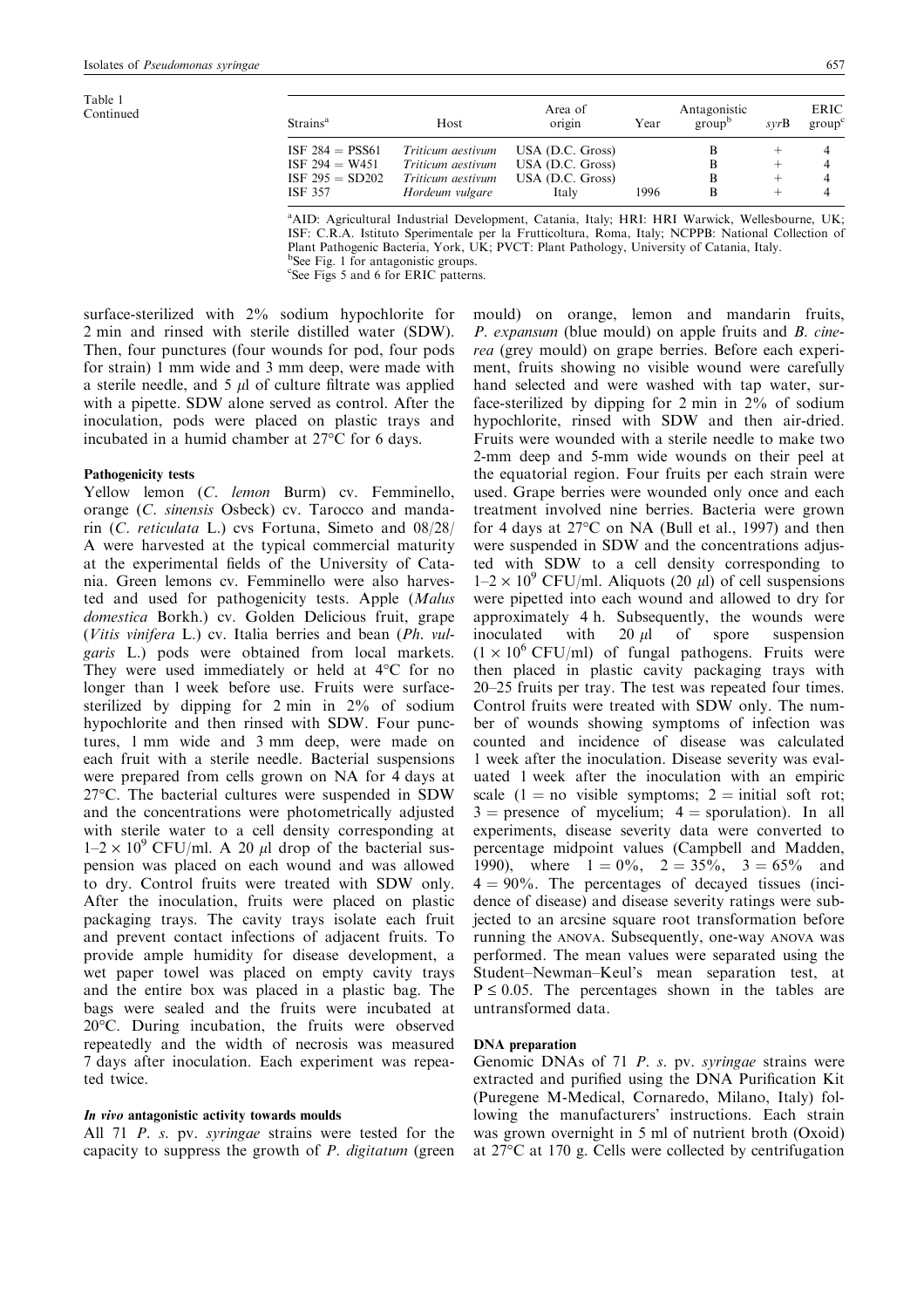at  $5000 \times g$ , and washed twice with SDW. The DNA was quantified by electrophoresis on 0.7% agarose gel in the presence of an appropriate marker (lambda DNA/Hind III; Promega, Madison, WI, USA).

### Detection of the syrB gene

To detect syrB gene, the primer B1 (5'-CTTTCCGT-GGTCTTGATGAGG-3') and B2 (5'-TCGATTTTG-CCGTGATGAGTC-3'), amplifying a 752 bp band, were used. The PCR amplification procedure described by Sorensen et al. (1998) was followed.

# Repetitive-sequence PCR

Repetitive-sequence PCR using ERIC primer sets as described by Louws et al. (1994) was followed. The ERIC 1R (5'-ATG TAA GCT CCT GGG GAT TCA C-3') and ERIC 2 (5'-AAG TAA GTG ACT GGG GTG AGC G-3<sup>'</sup>) primers were synthesized by Invitrogen-Life Technologies (Invitrogen-Life Technologies, Paisley, UK). The reaction mixture consisted of 1  $\mu$ l of DNA template, 2.5  $\mu$ l of 10X reaction buffer, 0.5  $\mu$ l of dNTP mix (10 mm), 50 pmol of primer ERIC 1R, 50 pmol of primer ERIC 2, 1.25  $\mu$ l of MgCl<sub>2</sub> (50 mm) and 1.5 U of Taq polymerase (Invitrogen-Life Technologies) made up to 25  $\mu$ l with SDW. The reaction mixture was denatured for 7 min at  $95^{\circ}$ C and then subjected to 30 cycles of denaturation for 1 min at 94°C, annealing for 1 min at 52°C, extension for 8 min at  $65^{\circ}$ C and a final extension for 16 min at  $65^{\circ}$ C. The amplification products were separated by electrophoresis on 1.5% agarose (Bio-Rad, Hercules, CA, USA) in Tris-Acetate-EDTA (TAE) 1X buffer at  $5 \text{ V/cm}$ , over 4 h. The 1-kb DNA ladder (Invitrogen-Life Technologies) was used as a molecular size marker. The gels were stained with ethidium bromide (0.2  $\mu$ g/ml). The ERIC–PCR patterns were visualized on a UV light transilluminator, photographed and digitalized by PowerShot G2 (Canon Inc, Lake Success, NY, USA).

PCR amplification was performed in duplicate. Banding patterns were analysed using GELCOMPAR II software, version II (Applied Maths, Kortrijk, Belgium). Similarity coefficients were determined by using the Dice's coefficient (Dice, 1945). Cluster analysis was performed according to the unweighted pair-group method with average linkages (UPGMA).

#### Results

# Isolation and identification

Eighteen P. s. pv. syringae strains were obtained from orange and strelitzia tissues. All strains producing fluorescence on KB medium were positive for levan production and hypersensitive reaction (HR) on tobacco leaves, and negative for the presence of oxidase and arginine dihydrolase and for potato rotting (LOPAT group 1A). The strains were further assessed for antagonistic activity, pathogenicity, presence of syrB gene and genomic fingerprinting together with the other strains obtained from national and international culture collections.

# In vitro inhibitory activity of P. s. pv. syringae towards micro-organisms

The majority of the *P. s.* pv. *syringae* strains inhibited the growth of fungal and bacterial pathogens and the size of the inhibition zone varied depending on the test bacterium or the target fungus used (Fig. 1). All P. s. pv. syringae strains inhibiting the growth of R. pilimanae and suppressing to a different extent the growth of the others target micro-organisms, including the human pathogen L. monocytogenes, were included in the antagonistic group A (Table 1). Strains unable to inhibit R. pilimanae also showed differential antagonistic activity towards the tested micro-organisms and they were included in the antagonistic group B. However, strains of group B showed the widest inhibition zones against B. megaterium, L. monocytogenes and



Fig. 1 In vitro antagonistic activity recorded as mean inhibition area (mm) showed by Pseudomonas syringae pv. syringae strains of groups A and B. Columns represent the mean of the zone of growth inhibition (mm) of Rhodotorula pilimanae (R.p.), Bacillus megaterium (B.m.), Salmonella sp. (S.sp.), Listeria monocytogenes (L.m.), Pseudomonas syringae (P.s.), Botrytis cinerea (B.c.), Penicillium digitatum (P.d.), Alternaria alternata (A.a.), Al. ochraceus (A.o.), Fusarium solani (F.s.). Vertical bars represent the standard deviation of the mean of four replications for each strain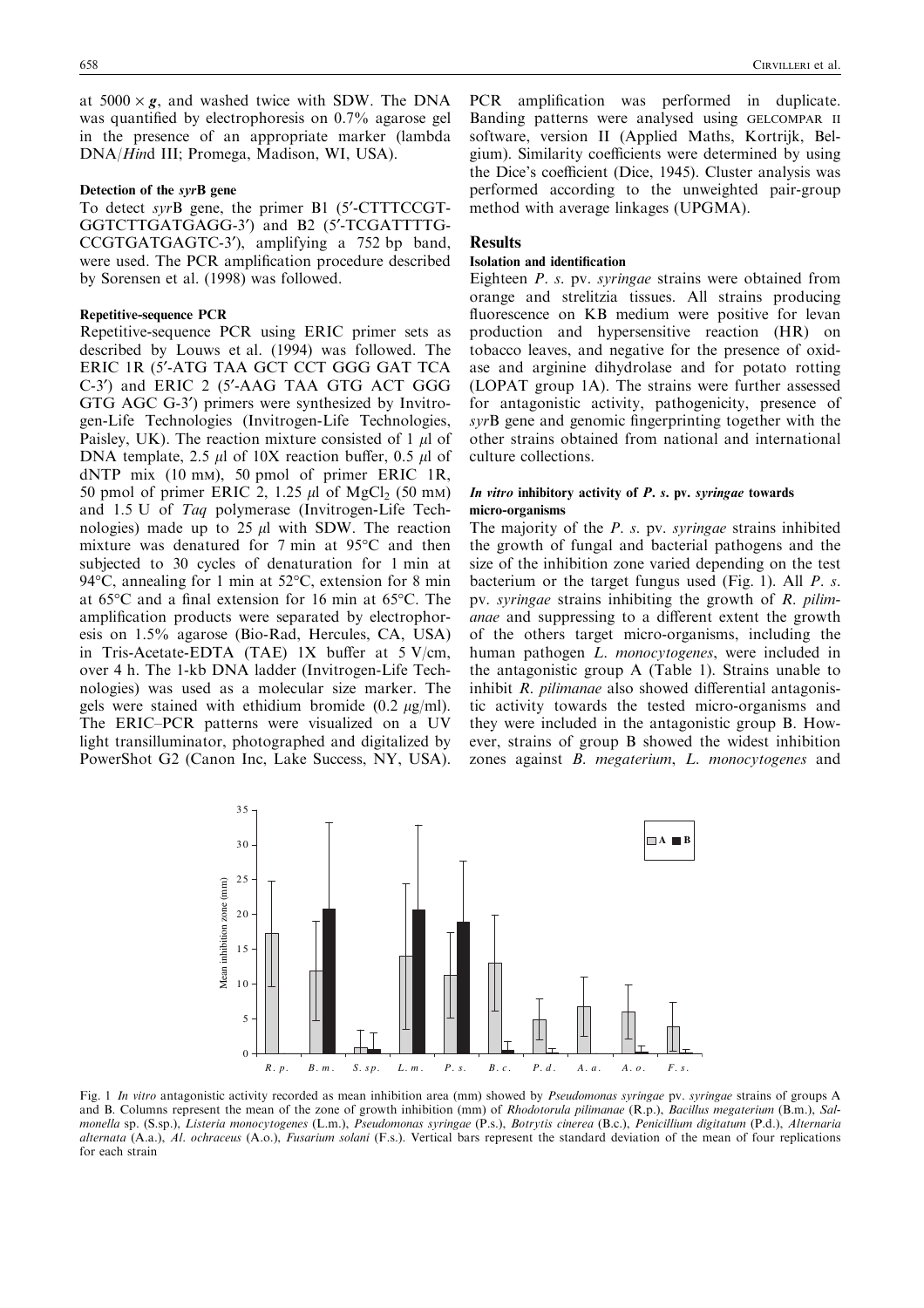# Table 2

Pathogenicity tests performed with *Pseudomonas syringae* pv. syringae strains

|                                                 |                                                          |                                        |                                                               | Fruit lesion diameter (mm) after inoculation on: <sup>a</sup> |                                      |                                     |                                      |                                      |                                       |                   |                                      |
|-------------------------------------------------|----------------------------------------------------------|----------------------------------------|---------------------------------------------------------------|---------------------------------------------------------------|--------------------------------------|-------------------------------------|--------------------------------------|--------------------------------------|---------------------------------------|-------------------|--------------------------------------|
| Strain                                          | Host                                                     | Fortuna                                | Mandarin cv. Mandarin cv. Mandarin Orange cv. Green<br>Simeto | cv. $08/28/A$                                                 | Tarocco                              | lemon <sup>b</sup>                  | Yellow<br>lemon <sup>b</sup>         |                                      | Apple <sup>c</sup> Grape <sup>d</sup> |                   | Bean <sup>e</sup> Group <sup>f</sup> |
| <b>PVCT 10.2</b>                                | Citrus sinensis                                          | 0.0 <sup>a</sup>                       | $3.0^{a-c}$                                                   | $2.3^{\mathrm{a-d}}$                                          | 3.0 <sup>d</sup>                     | $3.6^{ab}$                          | $8^{b-d}$                            | 0.0 <sup>a</sup>                     | 0.0 <sup>a</sup>                      | $+ +$             | A                                    |
| $PVCT$ 41,                                      | Citrus sinensis                                          | 0.0 <sup>a</sup>                       | $1.6^{\rm a-c}$                                               | $5.6^{\text{c-e}}$                                            | $0.5^{\mathrm{a}}$                   | $3.0^{\mathrm{ab}}$                 | $8^{b-d}$                            | 0.0 <sup>a</sup>                     | 0.0 <sup>a</sup>                      |                   | A                                    |
| <b>PVCT</b> 119 <sub>2</sub>                    | Citrus sinensis                                          | 0.0 <sup>a</sup>                       | 0.0 <sup>a</sup>                                              | 0.0 <sup>a</sup>                                              | 0.0 <sup>a</sup>                     | 0.0 <sup>a</sup>                    | 0.0 <sup>a</sup>                     | 0.0 <sup>a</sup>                     | n.t.                                  | $\! + \!\!\!\!$   | A                                    |
| PVCT $130_1$                                    | Citrus sinensis                                          | 1.3 <sup>ab</sup>                      | $1.0^{a-c}$                                                   | 8.0 <sup>e</sup>                                              | 0.0 <sup>a</sup>                     | $4.3^{ab}$                          | $10^{cd}$                            | 0.0 <sup>a</sup>                     | $0.0^{\rm a}$                         | $+ + +$           | A                                    |
| <b>PVCT 147</b> 1                               | Citrus sinensis                                          | 1.6 <sup>ab</sup>                      | $1.0^{\mathrm{a-c}}$                                          | $6.6^{\rm de}$                                                | 3.0 <sup>d</sup>                     | $5.6^{\rm ab}$                      | $8^{\rm b\text{-}d}$                 | 0.0 <sup>a</sup>                     | 0.0 <sup>a</sup>                      | $+ +$             | A                                    |
| <b>PVCT 280</b> 2                               | Citrus sinensis                                          | 2.0 <sup>ab</sup>                      | $1.3^{a-c}$                                                   | $2.0a-d$                                                      | $4.0^\circ$                          | $1.6^{\rm ab}$<br>7.6 <sup>ab</sup> | 10 <sup>cd</sup>                     | 0.0 <sup>a</sup>                     | n.t.                                  | $++$              | A                                    |
| <b>PVCT 281</b>                                 | Citrus sinensis                                          | 1.0 <sup>ab</sup><br>1.0 <sup>ab</sup> | $1.6^{a-c}$<br>$3.0^{a-c}$                                    | $3.6a-d$<br>$4.0^{a-e}$                                       | 3.0 <sup>d</sup><br>4.0 <sup>e</sup> | $7.0^{\rm ab}$                      | 5 <sup>b</sup><br>5 <sup>b</sup>     | 0.0 <sup>a</sup><br>0.0 <sup>a</sup> | 0.0 <sup>a</sup><br>0.0 <sup>a</sup>  | $+ + +$<br>$+ +$  | A                                    |
| <b>PVCT 282</b> <sub>1</sub><br><b>PVCT 285</b> | Citrus sinensis<br>Citrus sinensis                       | 3.0 <sup>ab</sup>                      | $3.0^{a-c}$                                                   | $4.6^{b-e}$                                                   | 3.0 <sup>d</sup>                     | $8.0^{\rm b}$                       | 10 <sup>cd</sup>                     | 0.0 <sup>a</sup>                     | 0.0 <sup>a</sup>                      | $+ + +$           | A<br>A                               |
| <b>PVCT 290</b>                                 | Citrus sinensis                                          | 0.6 <sup>ab</sup>                      | $3.0^{a-c}$                                                   | $3.3^{a-d}$                                                   | 0.0 <sup>a</sup>                     | 2.0 <sup>ab</sup>                   | 10 <sup>cd</sup>                     | 0.0 <sup>a</sup>                     | 0.0 <sup>a</sup>                      | $++ +$            | A                                    |
| <b>PVCT 291</b> <sub>1</sub>                    | Citrus sinensis                                          | 1.3 <sup>ab</sup>                      | $1.3^{a-c}$                                                   | $4.3^{a-e}$                                                   | 0.0 <sup>a</sup>                     | $2.3^{ab}$                          | $9b-d$                               | 0.0 <sup>a</sup>                     | 0.0 <sup>a</sup>                      | $++ +$            | A                                    |
| <b>PVCT 293</b> 1                               | Citrus sinensis                                          | $0.6^{\rm ab}$                         | $2.0^{a-c}$                                                   | $2.6^{\mathrm{a-d}}$                                          | 3.0 <sup>d</sup>                     | $1.0^{\mathrm{ab}}$                 | 5.0 <sup>b</sup>                     | 0.0 <sup>a</sup>                     | n.t.                                  | $++$              | A                                    |
| <b>PVCT 295</b> 1                               | Citrus sinensis                                          | $1.3^{\rm ab}$                         | $3.0^{\text{a-c}}$                                            | $4.0^{a-e}$                                                   | $0.5^{\mathrm{a}}$                   | $1.6^{\rm ab}$                      | $8^{b-d}$                            | 0.0 <sup>a</sup>                     | n.t.                                  | $++ +$            | A                                    |
| <b>PVCT 310</b>                                 | Citrus sinensis                                          | $1.0^{\mathrm{ab}}$                    | $0.6^{\rm ab}$                                                | $4.0^{a-e}$                                                   | 0.0 <sup>a</sup>                     | $2.6^{ab}$                          | $10^{cd}$                            | 0.0 <sup>a</sup>                     | n.t.                                  | $++$              | A                                    |
| <b>PVCT 334</b>                                 | Citrus sinensis                                          | 2.0 <sup>ab</sup>                      | $2.0^{\text{a-c}}$                                            | $5.3^{d-e}$                                                   | 4.0 <sup>e</sup>                     | $2.3^{ab}$                          | $8^{b-d}$                            | 0.0 <sup>a</sup>                     | n.t.                                  | $++ +$            | A                                    |
| <b>PVCT 3352</b>                                | Citrus sinensis                                          | $3.0^{\mathrm{ab}}$                    | $3.0^{\text{a-c}}$                                            | $4.0^{a-e}$                                                   | 1.0 <sup>b</sup>                     | $6.3^{\rm ab}$                      | $8^{b-d}$                            | 0.0 <sup>a</sup>                     | n.t.                                  | $++$              | A                                    |
| <b>PVCT 337</b> <sub>1</sub>                    | Citrus sinensis                                          | 2.0 <sup>ab</sup>                      | $3.3^{bc}$                                                    | $4.6^{b-e}$                                                   | 0.0 <sup>a</sup>                     | $1.6^{ab}$                          | $10^{\rm cd}$                        | 0.0 <sup>a</sup>                     | n.t.                                  | $++ +$            | A                                    |
| <b>PVCT 337,</b>                                | Citrus sinensis                                          | 0.6 <sup>ab</sup>                      | $3.0^{a-c}$                                                   | $5.0b-e$                                                      | $4.0^\circ$                          | $2.3^{\rm ab}$                      | $7.5^{b-d}$                          | 0.0 <sup>a</sup>                     | n.t.                                  | $\! + \!\!\!\!$   | A                                    |
| <b>PVCT 339</b> 1                               | Citrus sinensis                                          | 0.6 <sup>ab</sup>                      | 4.0 <sup>c</sup>                                              | $4.0a-e$                                                      | 0.0 <sup>a</sup>                     | 1.0 <sup>ab</sup>                   | $7.5^{b-d}$                          | 0.0 <sup>a</sup>                     | n.t.                                  | $\! + \!\!\!\!$   | A                                    |
| PVCT 48SR1                                      | Citrus sinensis                                          | $3.0^{ab}$                             | $3.0^{a-c}$                                                   | $4.0^{a-e}$                                                   | $4.0^\circ$                          | 4.3 <sup>ab</sup>                   | $10^{cd}$                            | 0.0 <sup>a</sup>                     | 0.0 <sup>a</sup>                      | $+ +$             | A                                    |
| PVCT 48SR2                                      | Citrus sinensis                                          | $3.0^{\mathrm{ab}}$                    | $3.6^{bc}$                                                    | $4.0a-e$                                                      | $4.0^\circ$                          | $4.0^{\rm ab}$                      | $10^{\rm cd}$                        | 0.0 <sup>a</sup>                     | 0.0 <sup>a</sup>                      | $+ +$             | A                                    |
| <b>PVCT A1513</b>                               | Citrus sinensis                                          | $1.3^{\rm ab}$                         | $0.0^{\rm a}$                                                 | 0.0 <sup>a</sup>                                              | 0.0 <sup>a</sup>                     | $3.3^{ab}$                          | 0.0 <sup>a</sup>                     | 0.0 <sup>a</sup>                     | 0.0 <sup>a</sup>                      | $++$              | A                                    |
| <b>ISF 242</b>                                  | Citrus lemon                                             | n.t.                                   | n.t.                                                          | n.t.                                                          | 0.0 <sup>a</sup>                     | n.t.                                | $10^{cd}$                            | 0.0 <sup>a</sup>                     | n.t.                                  | $++ +$            | A                                    |
| ISF 243                                         | Citrus reticulata                                        | n.t.                                   | n.t.                                                          | n.t.                                                          | 1.0 <sup>b</sup>                     | n.t.                                | $12^d$<br>$8^{\rm b\text{-}d}$       | 0.0 <sup>a</sup>                     | n.t.                                  | $++ +$            | A                                    |
| PVCT 23P                                        | Pirus communis                                           | 3.6 <sup>b</sup>                       | $2.6^{\mathrm{a-c}}$                                          | $4.0^{\text{a-e}}$                                            | $2.0^{\circ}$                        | $2.6^{ab}$                          |                                      | 0.0 <sup>a</sup>                     | 0.0 <sup>a</sup>                      | $+ +$             | A                                    |
| PVCT 26P                                        | Pirus communis                                           | $3.3^{ab}$                             | $2.0^{a-c}$                                                   | $2.6^{\mathrm{a-d}}$                                          | $2.0^{\circ}$                        | $0.6^{\rm ab}$                      | $10^{cd}$<br>$10^{\rm cd}$           | 0.0 <sup>a</sup>                     | 0.0 <sup>a</sup>                      | $++$              | A                                    |
| PVCT 46P                                        | Pirus communis                                           | $0.0^{\mathrm{a}}$<br>$2.6^{ab}$       | $2.0^{a-c}$<br>$2.0^{\text{a-c}}$                             | 0.0 <sup>a</sup>                                              | $2.0^\circ$                          | 0.0 <sup>a</sup>                    | 10 <sup>cd</sup>                     | 0.0 <sup>a</sup>                     | 0.0 <sup>a</sup>                      | $+ +$             | A                                    |
| PVCT 76P                                        | Pirus communis                                           |                                        |                                                               | $3.0a-d$                                                      | $2.0^\circ$                          | 0.0 <sup>a</sup>                    | $9b-d$                               | 0.0 <sup>a</sup><br>0.0 <sup>a</sup> | 0.0 <sup>a</sup>                      | $+ +$             | A                                    |
| <b>ISF 280</b><br><b>ISF 281</b>                | Pirus communis                                           | n.t.                                   | n.t.                                                          | n.t.                                                          | 4.0 <sup>e</sup><br>0.0 <sup>a</sup> | n.t.                                | 5 <sup>b</sup>                       | 0.0 <sup>a</sup>                     | n.t.                                  | $++ +$<br>$+ + +$ | A                                    |
| <b>ISF 288</b>                                  | Pirus communis<br>Pirus communis                         | n.t.<br>n.t.                           | n.t.<br>n.t.                                                  | n.t.<br>n.t.                                                  | 0.0 <sup>a</sup>                     | n.t.<br>n.t.                        | $6.5^{bc}$                           | 0.0 <sup>a</sup>                     | n.t.<br>n.t.                          | $++$              | A<br>A                               |
| ISF 347                                         | Pirus communis                                           | n.t.                                   | n.t.                                                          | n.t.                                                          | $2.0^\circ$                          | n.t.                                | $10^{cd}$                            | 0.0 <sup>a</sup>                     | n.t.                                  | $++ +$            | A                                    |
| PVCT 1.2S                                       | Strelitzia reginae                                       | 3.0 <sup>ab</sup>                      | 0.6 <sup>ab</sup>                                             | $5.0^{a-e}$                                                   | 1.0 <sup>b</sup>                     | 1.3 <sup>ab</sup>                   | 5 <sup>b</sup>                       | 0.0 <sup>a</sup>                     | 0.0 <sup>a</sup>                      | $++$              | A                                    |
| PVCT 1.3S                                       | Strelitzia reginae                                       | 0.6 <sup>ab</sup>                      | $2.0^{\mathrm{a-c}}$                                          | $1.3^{a-c}$                                                   | $0.0^{\mathrm{a}}$                   | $2.0^{\rm ab}$                      | $8.5^{b-d}$                          | 0.0 <sup>a</sup>                     | 0.0 <sup>a</sup>                      | $++$              | A                                    |
| <b>PVCT 1.4S</b>                                | Strelitzia reginae                                       | 2.0 <sup>ab</sup>                      | $3.6^{bc}$                                                    | $2.0^{a-c}$                                                   | $2.0^\circ$                          | 2.6 <sup>ab</sup>                   | $5.5^{bc}$                           | 0.0 <sup>a</sup>                     | 0.0 <sup>a</sup>                      | $+ +$             | A                                    |
| PVCT B.I.                                       | Strelitzia reginae                                       | 0.0 <sup>a</sup>                       | 0.0 <sup>a</sup>                                              | 0.0 <sup>a</sup>                                              | 0.0 <sup>a</sup>                     | $0.0^{\rm a}$                       | $0.0^{\rm a}$                        | 0.0 <sup>a</sup>                     | $0.0^{\rm a}$                         | $\qquad \qquad -$ | A                                    |
| ISF $106 =$<br><b>NCPPB 2426</b>                | Prunus avium                                             | n.t.                                   | n.t.                                                          | n.t.                                                          | 0.0 <sup>a</sup>                     | n.t.                                | 0.0 <sup>a</sup>                     | 0.0 <sup>a</sup>                     | n.t.                                  | $++ +$            | A                                    |
| ISF $107 =$<br><b>NCPPB 1093</b>                | Prunus armeniaca                                         | n.t.                                   | n.t.                                                          | n.t.                                                          | 0.0 <sup>a</sup>                     | n.t.                                | 0.0 <sup>a</sup>                     | 0.0 <sup>a</sup>                     | n.t.                                  | $++$              | A                                    |
| ISF 231                                         | Prunus armeniaca                                         | n.t.                                   | n.t.                                                          | n.t.                                                          | 0.0 <sup>a</sup>                     | n.t.                                | 0.0 <sup>a</sup>                     | 0.0 <sup>a</sup>                     | n.t.                                  | $+ +$             | A                                    |
| ISF $290 =$<br>B <sub>3</sub> A                 | Prunus persica                                           | n.t.                                   | n.t.                                                          | n.t.                                                          | 0.0 <sup>a</sup>                     | n.t.                                | 0.0 <sup>a</sup><br>12 <sup>d</sup>  | 0.0 <sup>a</sup>                     | n.t.                                  | $++ +$            | A                                    |
| $ISF 015 =$<br>NCPPB3869                        | Laurus nobilis                                           | n.t.                                   | n.t.                                                          | n.t.                                                          | 0.0 <sup>a</sup>                     | n.t.                                | $8b-d$                               | 0.0 <sup>a</sup>                     | n.t.                                  | $+ +$             | A                                    |
| ISF 282                                         | Castanea sativa                                          | n.t.<br>$2.3^{ab}$                     | n.t.                                                          | n.t.<br>$2.0^{a-c}$                                           | 2.0 <sup>c</sup>                     | n.t.<br>4.6 <sup>ab</sup>           | $12^d$                               | 0.0 <sup>a</sup>                     | n.t.                                  | $++$              | A                                    |
| AID 48<br><b>HRI 1480A</b>                      | $Fragaria \times ananassa$                               | $1.0^{\rm ab}$                         | $2.3^{a-c}$<br>$2.3^{a-c}$                                    | 1.0 <sup>ab</sup>                                             | 1.0 <sup>b</sup><br>1.0 <sup>b</sup> | 1.3 <sup>ab</sup>                   | $7.0^{bc}$                           | 0.0 <sup>a</sup><br>0.0 <sup>a</sup> | 0.0 <sup>a</sup><br>0.0 <sup>a</sup>  | $++$<br>$++$      | A                                    |
| <b>ISF 292</b>                                  | Pisum sativum<br>Triticum aestivum                       |                                        |                                                               | n.t.                                                          | 0.0 <sup>a</sup>                     |                                     | 0.0 <sup>a</sup>                     | $0.0^{\rm a}$                        | n.t.                                  | $++$              | A<br>A                               |
| <b>ISF 300</b>                                  | Triticum aestivum                                        | n.t.<br>n.t.                           | n.t.<br>n.t.                                                  | n.t.                                                          | $2.0^{\circ}$                        | n.t.<br>n.t.                        | 7.0 <sup>bc</sup>                    | 0.0 <sup>a</sup>                     | n.t.                                  | $++ +$            | A                                    |
| <b>ISF 304</b>                                  | Triticum aestivum                                        | n.t.                                   | n.t.                                                          | n.t.                                                          | 0.0 <sup>a</sup>                     | n.t.                                | 0.0 <sup>a</sup>                     | $0.0^{\rm a}$                        | n.t.                                  | $++ +$            | A                                    |
| <b>ISF 309</b>                                  | Triticum aestivum                                        | n.t.                                   | n.t.                                                          | n.t.                                                          | $0.5^{\mathrm{a}}$                   | n.t.                                | $8^{b-d}$                            | 0.0 <sup>a</sup>                     | n.t.                                  | $++ +$            | A                                    |
| $ISF 310 =$                                     | Triticum aestivum                                        | n.t.                                   | n.t.                                                          | n.t.                                                          | 1.0 <sup>b</sup>                     | n.t.                                | $5.5^{bc}$                           | 0.0 <sup>a</sup>                     | n.t.                                  | $++ +$            | A                                    |
| NCPPB2612                                       |                                                          |                                        |                                                               |                                                               |                                      |                                     |                                      |                                      |                                       |                   |                                      |
| ISF 355                                         | Hordeum vulgare                                          | n.t.                                   | n.t.                                                          | n.t.                                                          | $2.0^\circ$                          | n.t.                                | 5.0 <sup>b</sup>                     | 0.0 <sup>a</sup>                     | n.t.                                  | $+ +$             | A                                    |
| ISF 356                                         | Hordeum vulgare                                          | n.t.                                   | n.t.                                                          | n.t.                                                          | $2.0^\circ$                          | n.t.                                | 5.0 <sup>b</sup>                     | 0.0 <sup>a</sup>                     | n.t.                                  | $+ +$             | A                                    |
| $ISF 359 =$                                     | Hordeum vulgare                                          | n.t.                                   | n.t.                                                          | n.t.                                                          | $2.0^\circ$                          | n.t.                                | 12 <sup>d</sup>                      | 0.0 <sup>a</sup>                     | n.t.                                  | $++ +$            | A                                    |
| 475A<br>ISF $293 =$                             | Setaria italica                                          | n.t.                                   | n.t.                                                          | n.t.                                                          | $2.0^\circ$                          | n.t.                                | $8b-d$                               | 0.0 <sup>a</sup>                     | n.t.                                  | $++ +$            | A                                    |
| <b>B359</b>                                     |                                                          |                                        |                                                               |                                                               |                                      |                                     |                                      |                                      |                                       |                   |                                      |
| <b>AID 122A</b>                                 | Prunus amygdalus                                         | 0.0 <sup>a</sup>                       | 0.0 <sup>a</sup>                                              | 0.0 <sup>a</sup>                                              | 0.0 <sup>a</sup>                     | 0.0 <sup>a</sup>                    | 0.0 <sup>a</sup>                     | 0.0 <sup>a</sup>                     | 0.0 <sup>a</sup>                      | $++$              | B                                    |
| SY12                                            | Syringa vulgaris                                         | n.t.<br>0.0 <sup>a</sup>               | n.t.<br>0.0 <sup>a</sup>                                      | n.t.<br>0.0 <sup>a</sup>                                      | 0.0 <sup>a</sup>                     | n.t.<br>0.0 <sup>a</sup>            | 0.0 <sup>a</sup><br>0.0 <sup>a</sup> | 0.0 <sup>a</sup><br>0.0 <sup>a</sup> | n.t.<br>0.0 <sup>a</sup>              | $++$              | B                                    |
| AID 24<br>AID 33                                | $Fragaria \times ananassa$                               | 0.0 <sup>a</sup>                       | 0.0 <sup>a</sup>                                              | 0.0 <sup>a</sup>                                              | 0.0 <sup>a</sup><br>0.0 <sup>a</sup> | 0.0 <sup>a</sup>                    | 0.0 <sup>a</sup>                     | 0.0 <sup>a</sup>                     | 0.0 <sup>a</sup>                      | $\qquad \qquad -$ | B<br>B                               |
| <b>AID 76</b>                                   | $Fragaria \times ananassa$<br>$Fragaria \times ananassa$ | 0.0 <sup>a</sup>                       | $0.0^{\rm a}$                                                 | 0.0 <sup>a</sup>                                              | 0.0 <sup>a</sup>                     | 0.0 <sup>a</sup>                    | 0.0 <sup>a</sup>                     | 0.0 <sup>a</sup>                     | 0.0 <sup>a</sup>                      | $\! + \!\!\!\!$   | B                                    |
| PVCT B728a                                      | Phaseolus vulgaris                                       | $1.3^{\rm ab}$                         | 0.3 <sup>ab</sup>                                             | 0.0 <sup>a</sup>                                              | 0.0 <sup>a</sup>                     | $6.3^{ab}$                          | 4.0 <sup>b</sup>                     | $0.0^{\rm a}$                        | 0.0 <sup>a</sup>                      | $\,+\,$ + $\,$    | B                                    |
| ISF $286 =$                                     | Phaseolus vulgaris                                       | n.t.                                   | n.t.                                                          | n.t.                                                          | 0.0 <sup>a</sup>                     | n.t.                                | 0.0 <sup>a</sup>                     | 3.0 <sup>a</sup>                     | n.t.                                  | $++ +$            | B                                    |
| Y37                                             |                                                          |                                        |                                                               |                                                               |                                      |                                     |                                      |                                      |                                       |                   |                                      |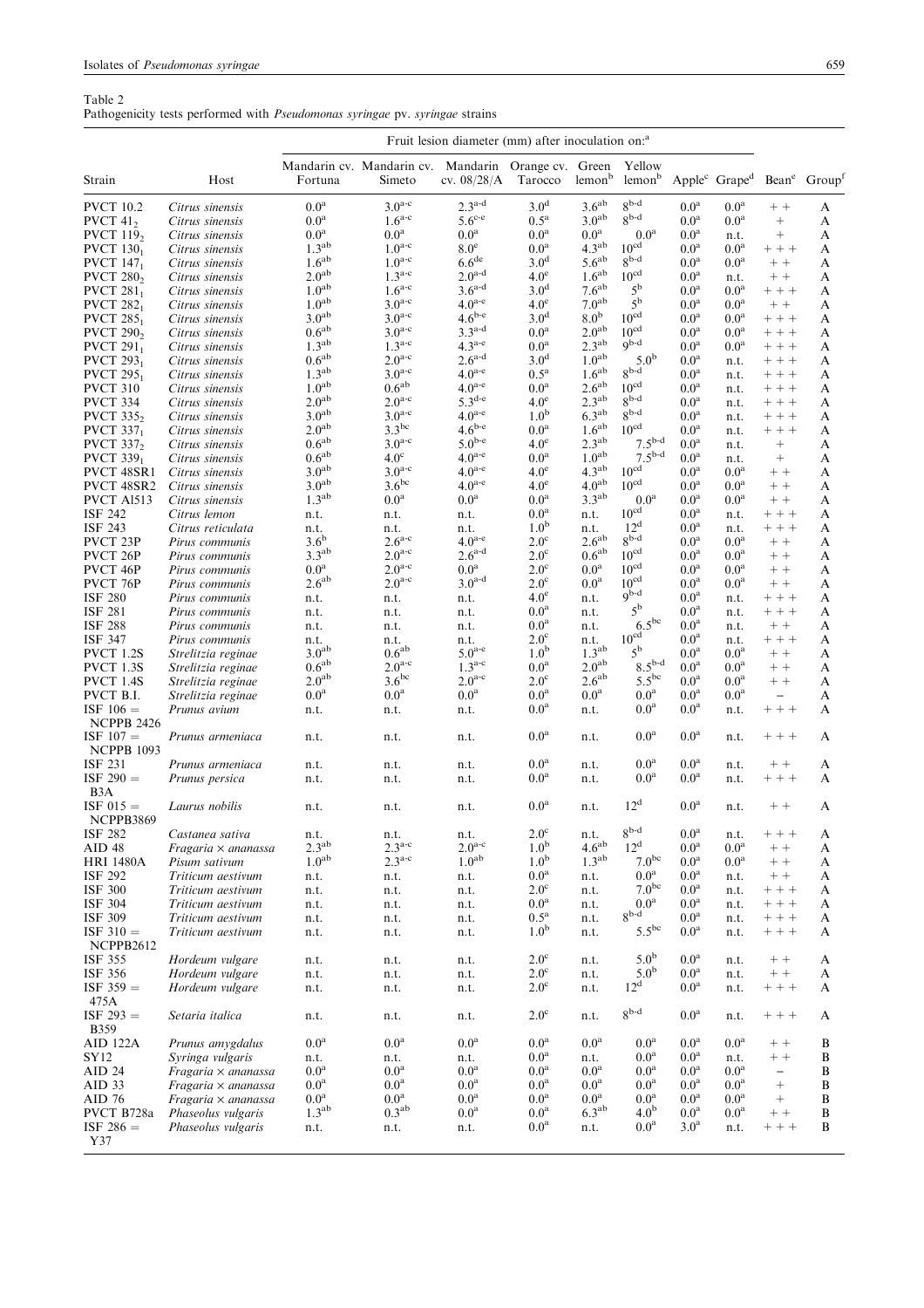#### Table 2 Continued

| Fruit lesion diameter (mm) after inoculation on: <sup>a</sup> |                           |                         |                        |                           |                       |                             |                              |                  |                  |       |                                                                            |
|---------------------------------------------------------------|---------------------------|-------------------------|------------------------|---------------------------|-----------------------|-----------------------------|------------------------------|------------------|------------------|-------|----------------------------------------------------------------------------|
| Strain                                                        | Host                      | Mandarin cv.<br>Fortuna | Mandarin cv.<br>Simeto | Mandarin<br>cv. $08/28/A$ | Orange cv.<br>Tarocco | Green<br>lemon <sup>b</sup> | Yellow<br>lemon <sup>b</sup> |                  |                  |       | Apple <sup>c</sup> Grape <sup>d</sup> Bean <sup>e</sup> Group <sup>f</sup> |
| <b>ISF 332</b>                                                | <i>Phaseolus vulgaris</i> | n.t.                    | n.t.                   | n.t.                      | 0.0 <sup>a</sup>      | n.t.                        | 0.0 <sup>a</sup>             | 0.0 <sup>a</sup> | n.t.             | $+ +$ | B                                                                          |
| PVCT <sub>4</sub>                                             | Cynara scolimus           | 0.0 <sup>a</sup>        | 0.0 <sup>a</sup>       | 0.7 <sup>ab</sup>         | 0.0 <sup>a</sup>      | 0.0 <sup>a</sup>            | 0.0 <sup>a</sup>             | 0.0 <sup>a</sup> | 0.0 <sup>a</sup> | $+ +$ | B                                                                          |
| PVCT <sub>40</sub>                                            | Cynara scolimus           | 0.0 <sup>a</sup>        | 0.0 <sup>a</sup>       | 0.0 <sup>a</sup>          | 0.0 <sup>a</sup>      | 0.0 <sup>a</sup>            | 0.0 <sup>a</sup>             | 0.0 <sup>a</sup> | 0.0 <sup>a</sup> | $+ +$ | B                                                                          |
| <b>PVCT 106</b>                                               | Cynara scolimus           | 0.0 <sup>a</sup>        | 0.0 <sup>a</sup>       | 0.0 <sup>a</sup>          | 0.0 <sup>a</sup>      | 0.0 <sup>a</sup>            | 0.0 <sup>a</sup>             | 0.0 <sup>a</sup> | 0.0 <sup>a</sup> | $++$  | B                                                                          |
| <b>PVCT 120</b>                                               | Cynara scolimus           | 0.0 <sup>a</sup>        | 0.0 <sup>a</sup>       | 0.7 <sup>ab</sup>         | 0.0 <sup>a</sup>      | 0.0 <sup>a</sup>            | 0.0 <sup>a</sup>             | 0.0 <sup>a</sup> | 0.0 <sup>a</sup> | $++$  | B                                                                          |
| <b>PVCT 152</b>                                               | Cynara scolimus           | 0.0 <sup>a</sup>        | 0.0 <sup>a</sup>       | 0.0 <sup>a</sup>          | 0.0 <sup>a</sup>      | 0.0 <sup>a</sup>            | 0.0 <sup>a</sup>             | 0.0 <sup>a</sup> | 0.0 <sup>a</sup> | $++$  | B                                                                          |
| <b>ISF 353</b>                                                | Capsicum annuum           | n.t.                    | n.t.                   | n.t.                      | 0.0 <sup>a</sup>      | n.t.                        | 0.0 <sup>a</sup>             | 0.0 <sup>a</sup> | n.t.             | $+ +$ | B                                                                          |
| ISF $284 =$ PSS61                                             | Triticum aestivum         | n.t.                    | n.t.                   | n.t.                      | 0.0 <sup>a</sup>      | n.t.                        | 0.0 <sup>a</sup>             | 0.0 <sup>a</sup> | n.t.             | $++$  | B                                                                          |
| $ISF 294 = W451$                                              | Triticum aestivum         | n.t.                    | n.t.                   | n.t.                      | 0.0 <sup>a</sup>      | n.t.                        | 0.0 <sup>a</sup>             | 0.0 <sup>a</sup> | n.t.             | $++$  | B                                                                          |
| $ISF 295 = SD202$                                             | Triticum aestivum         | n.t.                    | n.t.                   | n.t.                      | 0.0 <sup>a</sup>      | n.t.                        | 0.0 <sup>a</sup>             | 0.0 <sup>a</sup> | n.t.             | $++$  | B                                                                          |
| <b>ISF 357</b>                                                | Hordeum vulgare           | n.t.                    | n.t.                   | n.t.                      | 0.0 <sup>a</sup>      | n.t.                        | 0.0 <sup>a</sup>             | 0.0 <sup>a</sup> | n.t.             | $++$  | B                                                                          |

The number refers to the mean diameter of lesion recorded 7 days after artificial inoculation of Citrus spp., apple, grape and bean fruits. <sup>a</sup>Mean values are based on four replications per experiment. Each experiment was repeated twice. Number in column followed by the same letter are not significantly different using the Student–Newman–Keul's mean separation test at  $P \le 0.05$ . Lesion diameter after 7 days at  $22-24$ °C in wounded citrus, lemon, mandarin, apple and grape fruits inoculated with *P. syringae* strains.

<sup>b</sup>Lemon cv. Femminello.

<sup>c</sup>Apple cv. Golden Deliciosus.

<sup>d</sup>Grape cv. Italia.

 $e^{\epsilon}$ , no sign of progressive lesion; +, lesion associated with inoculated sites; ++, progressive necrotic lesion; +++, progressive necrotic lesion and red halo on bean pods.

f Antagonistic group.

P. syringae (Fig. 1). Only 10 strains belonging to the groups A and B showed antagonistic activity against Salmonella sp.

# Phytotoxic and antimicrobial activity of culture filtrates

Culture filtrates of the strains of group A inhibited the in vitro growth of  $R$ . pilimanae,  $\overline{B}$ . megaterium, B. cinerea, P. digitatum and F. solani, but were phytotoxic to tobacco and bean pods. On bean pods they caused symptoms of different intensity, sometimes similar to those caused by the whole cells. Culture filtrates of group B strains did not cause necrosis on tobacco and bean pods, and did not show any in vitro inhibitory activity against all the target micro-organisms tested.

# Pathogenicity tests

The results of pathogenicity tests (Table 2) showed that 33 and 44 of the 53  $P$ . s. pv. *syringae* strains belonging to the antagonistic group A were pathogenic on orange and lemon fruits, respectively. Twenty-three, four and nine P. s. pv. syringae strains of group A were not pathogenic on orange, green and yellow lemons, respectively. By contrast, only one of 18 of group B strains induced necrosis on lemon fruits. The mean size of lesions caused by the strains of group A, ranging between 0.5 and 4 mm on orange, 0.6 and 8 mm on green lemon, 5 and 12 mm on yellow lemon, were 1.4, 2.9 and 6.9 mm, respectively (Fig. 2). Concerning mandarin, all except two of the 51 strains of group A incited necrotic symptoms, and lesions varied among the three



Fig. 2 Percentage of Pseudomonas syringae pv. syringae strains belonging to antagonistic groups A and B showing virulence recorded as mean diameter of lesions (mm) on fruits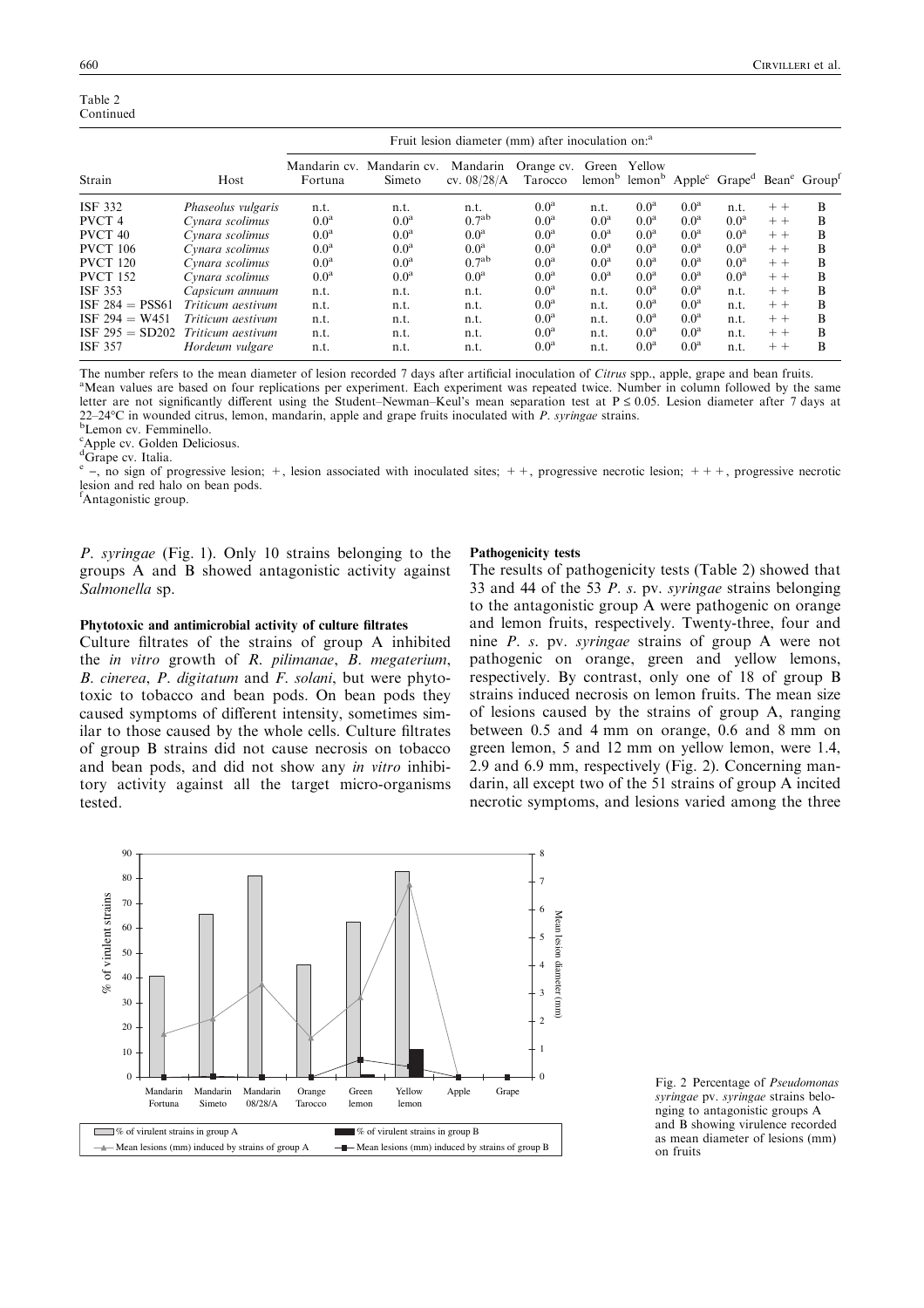cultivars tested. The group B strains were weakly or non-pathogenic. None of the strains of either group was pathogenic to apple fruits and grape berries, whereas almost all strains induced necrotic lesions on bean pods (Table 2). Strain PVCT  $119<sub>2</sub>$  of group A and seven strains of group B did not incite any symptoms on any of the fruits used (Table 2). One strain of group B (AID 24) also did not cause any symptom on bean pods.

# In vivo antagonistic activity towards moulds

Several *P. s.* pv. *syringae* strains from both groups showed activity in controlling decay of lemon, orange, mandarin and apple fruits caused by P. digitatum and P. expansum, respectively (Fig. 3). The incidence of disease (percentage of infected wounds) observed on citrus and apple fruits was significantly lower than the control  $(P < 0.05)$ . By contrast, no effect was observed on grape berries and so was similar to that of the control. The  $P$ . s. pv. syringae strains of group A showed an antagonistic activity to green mould significantly higher than that showed by group B strains (Fig. 3). The lemon, orange and mandarin fruits inoculated with *P. digitatum* and subsequently treated with group A strains showed a mean incidence of disease (percentage of infected wounds) of 44.5%, whereas treatments with group B strains resulted in a mean incidence of disease of 76.4%. Only 28.7% and 27.2% of lesions on apples were decayed after treatment with

strains of groups A and B, respectively, thus demonstrating the high antagonistic activity of both groups.

Approximately 63% of P. s. pv. syringae strains belonging to groups A and B completely inhibited P. digitatum on lemon (zero infected wounds; Fig. 4), whereas  $25\%$  reduced disease incidence ( $\leq 50\%$  of infected wounds) and 11% were totally ineffective (100% of infected wounds). About 24% of strains completely inhibited P. digitatum on orange, 22% reduced the incidence of disease  $(\leq 49\%)$  and 53% caused a disease incidence between 46% and 100%. No strain of either group totally inhibited P. digitatum on mandarin and only 21% reduced the incidence of disease  $(\leq 33\%$  of infected wounds); 53% completely inhibited P. expansum on apples and 39% reduced the incidence of disease. Only five strains were inactive. No strain was active against B. cinerea on grape.

On lemon wounds the addition of the P. s. pv. syringae strains significantly reduced disease severity compared with the control which was inoculated only with P. digitatum (sporulation after 7 days; Table 3). In fact, 45 P. s. pv. syringae strains showed zero disease severity (no symptoms), and 17 strains strongly reduced the severity of disease that ranged between 17.5% and 45% (the infected wounds showed soft rot). Six strains weakly reduced the severity of disease that ranged between 68.1% and 80.6% (infected wounds with mycelium), and only two strains were totally ineffective

Fig. 3 Incidence of disease (percentage of infected wounds) on Citrus spp., apple fruits and grape berries after inoculating with Penicillium digitatum, P. expansum and Botrytis cinerea. The wounds were subsequently treated with Pseudomonas syringae pv. syringae strains. Values are mean of four replicates, two replicates for experiment

Fig. 4 Percentage of Pseudomonas syringae pv. syringae strains with antagonistic activity and corresponding incidence of disease (percentage of decayed wounds) on Citrus spp., apple and grape fruits. Columns with the same letter are not significantly different using the Student–Newman–Keul's mean separation test at  $P \le 0.05$ . Mean values of four replications and four fruits per replication

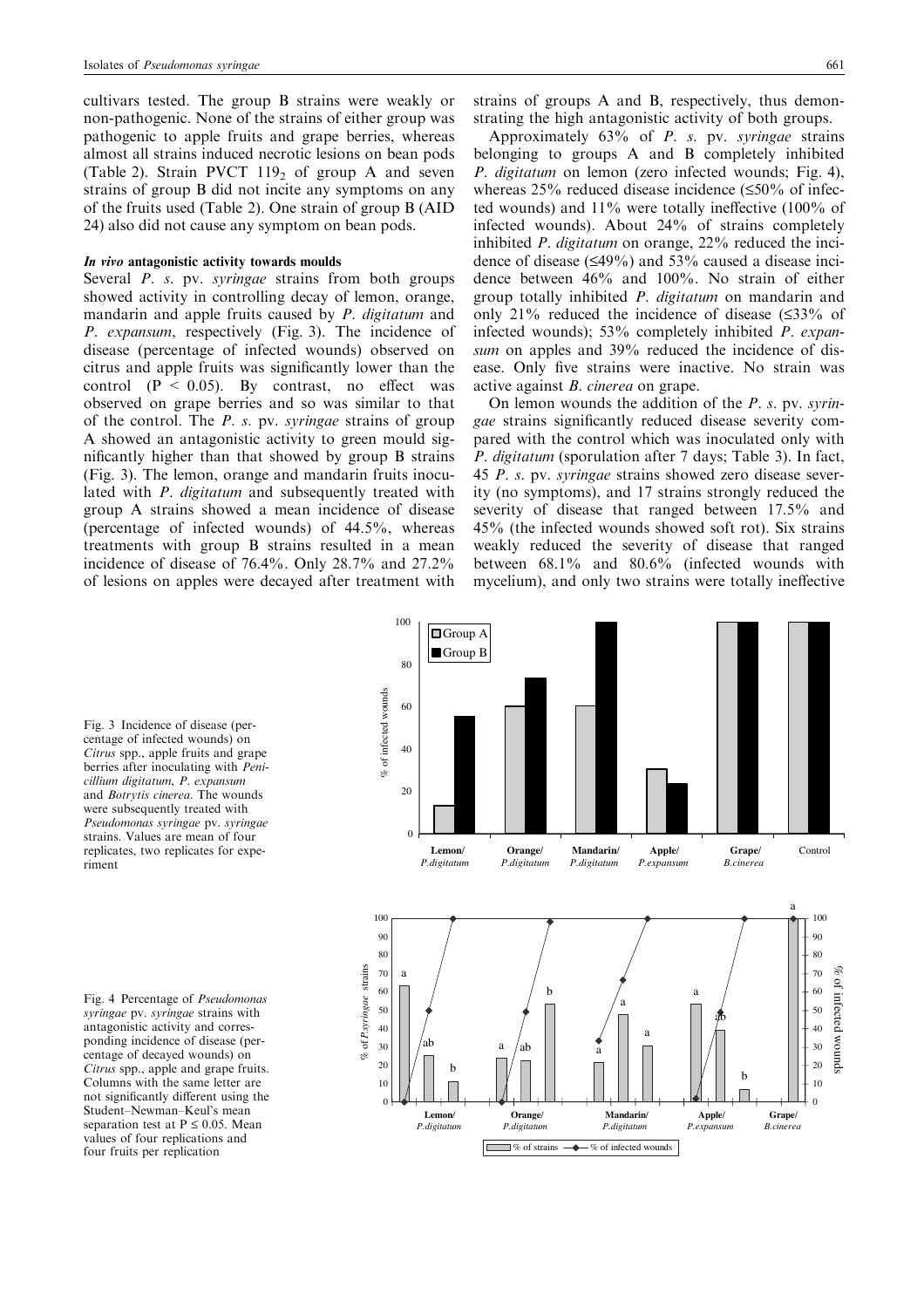#### Table 3

Disease severity of green (Penicillium digitatum), blue (P. expansum) and grey (Botrytis cinerea) mould 7 days after artificial inoculation of Citrus spp., apple and grape fruits and subsequently treated with Pseudomonas syringae pv. syringae strains

| Lemon/<br>Orange/<br>Mandarin/<br>Apple/<br>Host<br><b>Strains</b><br>P. digitatum<br>P. digitatum<br>P. digitatum<br>P. expansum<br>90 <sup>f</sup><br>90 <sup>f</sup><br>90 <sup>h</sup><br>90 <sup>e</sup><br>$90^{\rm a}$<br>Control<br>$17.5^{ab}$<br>0.0 <sup>a</sup><br>60.0 <sup>a</sup><br>0.0 <sup>a</sup><br><b>PVCT 10.2</b><br>Citrus sinensis<br>n.t.<br>$45.0^{b-d}$<br>$35.0^{b-e}$<br>8.1 <sup>a</sup><br>60.0 <sup>a</sup><br>$PVCT$ 41,<br>Citrus sinensis<br>0.0 <sup>a</sup><br>8.8 <sup>a</sup><br>0.0 <sup>a</sup><br>30.0 <sup>a</sup><br><b>PVCT</b> 119 <sub>2</sub><br>Citrus sinensis<br>0.0 <sup>a</sup><br>$35.0^{b-e}$<br>60.0 <sup>a</sup><br>0.0 <sup>a</sup><br>PVCT $130_1$<br>Citrus sinensis<br>$45.0^{b-d}$<br>$24.4^{a-c}$<br>8.1 <sup>a</sup><br>60.0 <sup>a</sup><br><b>PVCT 147</b><br>Citrus sinensis<br>0.0 <sup>a</sup><br>$17.5^{ab}$<br>30.0 <sup>a</sup><br>0.0 <sup>a</sup><br><b>PVCT 280</b> ,<br>Citrus sinensis<br>$17.5^{ab}$<br>0.0 <sup>a</sup><br>0.0 <sup>a</sup><br>60.0 <sup>a</sup><br>PVCT $281_1$<br>Citrus sinensis<br>0.0 <sup>a</sup><br>0.0 <sup>a</sup><br>0.0 <sup>a</sup><br>60.0 <sup>a</sup><br><b>PVCT 282</b><br>Citrus sinensis<br>0.0 <sup>a</sup><br>$24.4^{a-c}$<br>4.4 <sup>a</sup><br>60.0 <sup>a</sup><br>PVCT $285_1$<br>Citrus sinensis<br>0.0 <sup>a</sup><br>0.0 <sup>a</sup><br>0.0 <sup>a</sup><br>60.0 <sup>a</sup><br>PVCT $2902$<br>Citrus sinensis<br>$24.4^{a-c}$<br>0.0 <sup>a</sup><br>0.0 <sup>a</sup><br><b>PVCT 291</b><br>60.0 <sup>a</sup><br>Citrus sinensis<br>0.0 <sup>a</sup><br>0.0 <sup>a</sup><br>0.0 <sup>a</sup><br>60.0 <sup>a</sup><br>PVCT $293_1$<br>Citrus sinensis<br>$0.0^{\rm a}$<br>0.0 <sup>a</sup><br>0.0 <sup>a</sup><br>30.0 <sup>a</sup><br>PVCT $295_1$<br>Citrus sinensis<br>$21.3^{a-d}$<br>0.0 <sup>a</sup><br>0.0 <sup>a</sup><br>60.0 <sup>a</sup><br><b>PVCT 310</b><br>Citrus sinensis<br>$35.0^{b-e}$<br>0.0 <sup>a</sup><br>8.1 <sup>a</sup><br><b>PVCT 334</b><br>60.0 <sup>a</sup><br>Citrus sinensis<br>$41.9^{b-e}$<br>$21.3^{a-f}$<br>0.0 <sup>a</sup><br>30.0 <sup>a</sup><br><b>PVCT 335</b><br>Citrus sinensis<br>$35.0^{b-e}$<br>$30.0^{a-f}$<br>0.0 <sup>a</sup><br><b>PVCT 337</b><br>30.0 <sup>a</sup><br>Citrus sinensis<br>$35.0^{b-e}$<br>$32.5^{a-c}$<br>30.0 <sup>a</sup><br>0.0 <sup>a</sup><br><b>PVCT 337,</b><br>Citrus sinensis<br>$17.5^{ab}$<br>0.0 <sup>a</sup><br>$0.0^{\rm a}$<br><b>PVCT 339</b> <sub>1</sub><br>30.0 <sup>a</sup><br>Citrus sinensis<br>0.0 <sup>a</sup><br>0.0 <sup>a</sup><br>60.0 <sup>a</sup><br>4.4 <sup>a</sup><br>$90.0^{f}$<br>PVCT 48SR1<br>Citrus sinensis<br>0.0 <sup>a</sup><br>$24.4^{a-c}$<br>$0.0^{\rm a}$<br>PVCT 48SR2<br>$30.0^{\rm a}$<br>Citrus sinensis<br>$45.0^{b-d}$<br>$24.4^{a-c}$<br>0.0 <sup>a</sup><br>90.0 <sup>a</sup><br><b>PVCT A1513</b><br>Citrus sinensis<br>$30.6^{b-d}$<br>0.0 <sup>a</sup><br>0.0 <sup>a</sup><br><b>ISF 242</b><br>Citrus lemon<br>n.t.<br>$35.0^{b-e}$<br>$26.9^{a-d}$<br>$0.0^{\rm a}$<br><b>ISF 243</b><br>Citrus reticulata<br>n.t.<br>$30.6^{a-f}$<br>0.0 <sup>a</sup><br>0.0 <sup>a</sup><br>60.0 <sup>a</sup><br><b>PVCT 23P</b><br>Pirus communis<br>0.0 <sup>a</sup><br>$0.0^{\rm a}$<br>0.0 <sup>a</sup><br>60.0 <sup>a</sup><br>PVCT 26P<br>Pirus communis<br>$62.5^{\rm d\text{-}f}$<br>$39.4^{a-f}$<br>0.0 <sup>a</sup><br>60.0 <sup>a</sup><br><b>PVCT 46P</b><br>Pirus communis<br>$24.4^{a-d}$<br>0.0 <sup>a</sup><br>0.0 <sup>a</sup><br>60.0 <sup>a</sup><br><b>PVCT 76P</b><br>Pirus communis<br>$35.0^{b-e}$<br>$47.5^{b-g}$<br><b>ISF 280</b><br>0.0 <sup>a</sup><br>Pirus communis<br>n.t.<br>n.t.<br>0.0 <sup>a</sup><br>0.0 <sup>a</sup><br>$12.5^{a-c}$<br><b>ISF 281</b><br>Pirus communis<br>n.t.<br>n.t.<br>77.5 <sup>de</sup><br>$31.9^{a-f}$<br>0.0 <sup>a</sup><br><b>ISF 288</b><br>Pirus communis<br>n.t.<br>n.t.<br>$65.0$ <sup>d-f</sup><br>$8.8^{\rm ab}$<br>$17.5^{ab}$<br><b>ISF 347</b><br>Pirus communis<br>n.t.<br>n.t.<br>$35.0^{b-e}$<br>0.0 <sup>a</sup><br>$40.0^{a-f}$<br><b>PVCT 1.2S</b><br>60.0 <sup>a</sup><br>Strelitzia reginae<br>n.t.<br>$56.9^{d-f}$<br>0.0 <sup>a</sup><br>30.0 <sup>a</sup><br>0.0 <sup>a</sup><br><b>PVCT 1.3S</b><br>Strelitzia reginae<br>n.t.<br>$17.5^{\rm ab}$<br>0.0 <sup>a</sup><br><b>PVCT 1.4S</b><br>$60.0^{\rm a}$<br>0.0 <sup>a</sup><br>Strelitzia reginae<br>n.t.<br>71.3 <sup>ef</sup><br>0.0 <sup>a</sup><br>$0.0^{\mathrm{a}}$<br>90.0 <sup>a</sup><br>$90.0^{\text{t}}$<br><b>PVCT B.I.</b><br>Strelitzia reginae<br>$45.0^{\rm b\text{-}d}$<br>$15.6^{a-c}$<br>8.8 <sup>a</sup><br>ISF $106 = NCPPB 2426$<br>Prunus avium<br>n.t.<br>n.t.<br>$67.5$ <sup>ef</sup><br>0.0 <sup>a</sup><br>$27.5^{a-d}$<br>ISF $107 = NCPPB$ 1093<br>Prunus armeniaca<br>n.t.<br>n.t.<br>77.5 <sup>de</sup><br>$59.4^{d-f}$<br>$16.3^{a-c}$<br><b>ISF 231</b><br>Prunus armeniaca<br>n.t.<br>n.t.<br>0.0 <sup>a</sup><br>0.0 <sup>a</sup><br>ISF $290 = B3A$<br>$0.0^{\rm a}$<br>Prunus persica<br>n.t.<br>n.t.<br>$17.5^{ab}$<br>ISF $015 = NCPPB3869$<br>0.0 <sup>a</sup><br>$0.0^{\rm a}$<br>Laurus nobilis<br>n.t.<br>n.t.<br>$17.5^{ab}$<br>$25.6^{a-e}$<br>0.0 <sup>a</sup><br><b>ISF 282</b><br>Castanea sativa<br>n.t.<br>n.t.<br>$35.0^{b-e}$<br>$48.8^{\rm c\text{-}h}$<br>$35.6^{a-c}$<br>$60.0^{\mathrm{a-c}}$<br>90.0 <sup>a</sup><br>AID <sub>48</sub><br>$Fragaria \times ananassa$<br>$38.8^{b-e}$<br>$30.6^{a-f}$<br>0.0 <sup>a</sup><br>60.0 <sup>a</sup><br><b>HRI 1480A</b><br>Pisum sativum<br>n.t.<br>$53.1^\text{de}$<br>ISF 292<br>Triticum aestivum<br>0.0 <sup>a</sup><br>n.t.<br>$0.0^{\rm a}$<br>n.t.<br>$35.0^{b-e}$<br>$32.5^{a-f}$<br>0.0 <sup>a</sup><br><b>ISF 300</b><br>Triticum aestivum<br>n.t.<br>n.t.<br>$4.4^{\rm a}$<br>0.0 <sup>a</sup><br>90.0 <sup>f</sup><br><b>ISF 304</b><br>Triticum aestivum<br>n.t.<br>n.t.<br>$53.8^{\text{c-h}}$<br>$38.8^{a-c}$<br>90.0 <sup>f</sup><br><b>ISF 309</b><br>Triticum aestivum<br>n.t.<br>n.t. |  | Disease severity <sup>a</sup> $(\% )$ |  |  |                         |                      |  |  |  |
|------------------------------------------------------------------------------------------------------------------------------------------------------------------------------------------------------------------------------------------------------------------------------------------------------------------------------------------------------------------------------------------------------------------------------------------------------------------------------------------------------------------------------------------------------------------------------------------------------------------------------------------------------------------------------------------------------------------------------------------------------------------------------------------------------------------------------------------------------------------------------------------------------------------------------------------------------------------------------------------------------------------------------------------------------------------------------------------------------------------------------------------------------------------------------------------------------------------------------------------------------------------------------------------------------------------------------------------------------------------------------------------------------------------------------------------------------------------------------------------------------------------------------------------------------------------------------------------------------------------------------------------------------------------------------------------------------------------------------------------------------------------------------------------------------------------------------------------------------------------------------------------------------------------------------------------------------------------------------------------------------------------------------------------------------------------------------------------------------------------------------------------------------------------------------------------------------------------------------------------------------------------------------------------------------------------------------------------------------------------------------------------------------------------------------------------------------------------------------------------------------------------------------------------------------------------------------------------------------------------------------------------------------------------------------------------------------------------------------------------------------------------------------------------------------------------------------------------------------------------------------------------------------------------------------------------------------------------------------------------------------------------------------------------------------------------------------------------------------------------------------------------------------------------------------------------------------------------------------------------------------------------------------------------------------------------------------------------------------------------------------------------------------------------------------------------------------------------------------------------------------------------------------------------------------------------------------------------------------------------------------------------------------------------------------------------------------------------------------------------------------------------------------------------------------------------------------------------------------------------------------------------------------------------------------------------------------------------------------------------------------------------------------------------------------------------------------------------------------------------------------------------------------------------------------------------------------------------------------------------------------------------------------------------------------------------------------------------------------------------------------------------------------------------------------------------------------------------------------------------------------------------------------------------------------------------------------------------------------------------------------------------------------------------------------------------------------------------------------------------------------------------------------------------------------------------------------------------------------------------------------------------------------------------------------------------------------------------------------------------------------------------------------------------------------------------------------------------------------------------------------------------------------------------------------------------------------------------------------------------------------------------------------------------------------------------------------------------------------------------------------------------------------------------------------------------------------------------------------------------------------------------------------------------------------------------------------------------------------------------------------------------------------------------------------------------------------------------------------------------------------------------------------------------------------------------------------------------------------------------------------------------------------------------------------------------------------------------------------------------------------|--|---------------------------------------|--|--|-------------------------|----------------------|--|--|--|
|                                                                                                                                                                                                                                                                                                                                                                                                                                                                                                                                                                                                                                                                                                                                                                                                                                                                                                                                                                                                                                                                                                                                                                                                                                                                                                                                                                                                                                                                                                                                                                                                                                                                                                                                                                                                                                                                                                                                                                                                                                                                                                                                                                                                                                                                                                                                                                                                                                                                                                                                                                                                                                                                                                                                                                                                                                                                                                                                                                                                                                                                                                                                                                                                                                                                                                                                                                                                                                                                                                                                                                                                                                                                                                                                                                                                                                                                                                                                                                                                                                                                                                                                                                                                                                                                                                                                                                                                                                                                                                                                                                                                                                                                                                                                                                                                                                                                                                                                                                                                                                                                                                                                                                                                                                                                                                                                                                                                                                                                                                                                                                                                                                                                                                                                                                                                                                                                                                                                                                                                      |  |                                       |  |  |                         | Grape/<br>B. cinerea |  |  |  |
|                                                                                                                                                                                                                                                                                                                                                                                                                                                                                                                                                                                                                                                                                                                                                                                                                                                                                                                                                                                                                                                                                                                                                                                                                                                                                                                                                                                                                                                                                                                                                                                                                                                                                                                                                                                                                                                                                                                                                                                                                                                                                                                                                                                                                                                                                                                                                                                                                                                                                                                                                                                                                                                                                                                                                                                                                                                                                                                                                                                                                                                                                                                                                                                                                                                                                                                                                                                                                                                                                                                                                                                                                                                                                                                                                                                                                                                                                                                                                                                                                                                                                                                                                                                                                                                                                                                                                                                                                                                                                                                                                                                                                                                                                                                                                                                                                                                                                                                                                                                                                                                                                                                                                                                                                                                                                                                                                                                                                                                                                                                                                                                                                                                                                                                                                                                                                                                                                                                                                                                                      |  |                                       |  |  |                         |                      |  |  |  |
|                                                                                                                                                                                                                                                                                                                                                                                                                                                                                                                                                                                                                                                                                                                                                                                                                                                                                                                                                                                                                                                                                                                                                                                                                                                                                                                                                                                                                                                                                                                                                                                                                                                                                                                                                                                                                                                                                                                                                                                                                                                                                                                                                                                                                                                                                                                                                                                                                                                                                                                                                                                                                                                                                                                                                                                                                                                                                                                                                                                                                                                                                                                                                                                                                                                                                                                                                                                                                                                                                                                                                                                                                                                                                                                                                                                                                                                                                                                                                                                                                                                                                                                                                                                                                                                                                                                                                                                                                                                                                                                                                                                                                                                                                                                                                                                                                                                                                                                                                                                                                                                                                                                                                                                                                                                                                                                                                                                                                                                                                                                                                                                                                                                                                                                                                                                                                                                                                                                                                                                                      |  |                                       |  |  |                         |                      |  |  |  |
|                                                                                                                                                                                                                                                                                                                                                                                                                                                                                                                                                                                                                                                                                                                                                                                                                                                                                                                                                                                                                                                                                                                                                                                                                                                                                                                                                                                                                                                                                                                                                                                                                                                                                                                                                                                                                                                                                                                                                                                                                                                                                                                                                                                                                                                                                                                                                                                                                                                                                                                                                                                                                                                                                                                                                                                                                                                                                                                                                                                                                                                                                                                                                                                                                                                                                                                                                                                                                                                                                                                                                                                                                                                                                                                                                                                                                                                                                                                                                                                                                                                                                                                                                                                                                                                                                                                                                                                                                                                                                                                                                                                                                                                                                                                                                                                                                                                                                                                                                                                                                                                                                                                                                                                                                                                                                                                                                                                                                                                                                                                                                                                                                                                                                                                                                                                                                                                                                                                                                                                                      |  |                                       |  |  |                         | $72.2^{b-e}$         |  |  |  |
|                                                                                                                                                                                                                                                                                                                                                                                                                                                                                                                                                                                                                                                                                                                                                                                                                                                                                                                                                                                                                                                                                                                                                                                                                                                                                                                                                                                                                                                                                                                                                                                                                                                                                                                                                                                                                                                                                                                                                                                                                                                                                                                                                                                                                                                                                                                                                                                                                                                                                                                                                                                                                                                                                                                                                                                                                                                                                                                                                                                                                                                                                                                                                                                                                                                                                                                                                                                                                                                                                                                                                                                                                                                                                                                                                                                                                                                                                                                                                                                                                                                                                                                                                                                                                                                                                                                                                                                                                                                                                                                                                                                                                                                                                                                                                                                                                                                                                                                                                                                                                                                                                                                                                                                                                                                                                                                                                                                                                                                                                                                                                                                                                                                                                                                                                                                                                                                                                                                                                                                                      |  |                                       |  |  |                         | n.t.                 |  |  |  |
|                                                                                                                                                                                                                                                                                                                                                                                                                                                                                                                                                                                                                                                                                                                                                                                                                                                                                                                                                                                                                                                                                                                                                                                                                                                                                                                                                                                                                                                                                                                                                                                                                                                                                                                                                                                                                                                                                                                                                                                                                                                                                                                                                                                                                                                                                                                                                                                                                                                                                                                                                                                                                                                                                                                                                                                                                                                                                                                                                                                                                                                                                                                                                                                                                                                                                                                                                                                                                                                                                                                                                                                                                                                                                                                                                                                                                                                                                                                                                                                                                                                                                                                                                                                                                                                                                                                                                                                                                                                                                                                                                                                                                                                                                                                                                                                                                                                                                                                                                                                                                                                                                                                                                                                                                                                                                                                                                                                                                                                                                                                                                                                                                                                                                                                                                                                                                                                                                                                                                                                                      |  |                                       |  |  |                         | $68.3^{a-e}$         |  |  |  |
|                                                                                                                                                                                                                                                                                                                                                                                                                                                                                                                                                                                                                                                                                                                                                                                                                                                                                                                                                                                                                                                                                                                                                                                                                                                                                                                                                                                                                                                                                                                                                                                                                                                                                                                                                                                                                                                                                                                                                                                                                                                                                                                                                                                                                                                                                                                                                                                                                                                                                                                                                                                                                                                                                                                                                                                                                                                                                                                                                                                                                                                                                                                                                                                                                                                                                                                                                                                                                                                                                                                                                                                                                                                                                                                                                                                                                                                                                                                                                                                                                                                                                                                                                                                                                                                                                                                                                                                                                                                                                                                                                                                                                                                                                                                                                                                                                                                                                                                                                                                                                                                                                                                                                                                                                                                                                                                                                                                                                                                                                                                                                                                                                                                                                                                                                                                                                                                                                                                                                                                                      |  |                                       |  |  |                         | $69.4^{a-e}$         |  |  |  |
|                                                                                                                                                                                                                                                                                                                                                                                                                                                                                                                                                                                                                                                                                                                                                                                                                                                                                                                                                                                                                                                                                                                                                                                                                                                                                                                                                                                                                                                                                                                                                                                                                                                                                                                                                                                                                                                                                                                                                                                                                                                                                                                                                                                                                                                                                                                                                                                                                                                                                                                                                                                                                                                                                                                                                                                                                                                                                                                                                                                                                                                                                                                                                                                                                                                                                                                                                                                                                                                                                                                                                                                                                                                                                                                                                                                                                                                                                                                                                                                                                                                                                                                                                                                                                                                                                                                                                                                                                                                                                                                                                                                                                                                                                                                                                                                                                                                                                                                                                                                                                                                                                                                                                                                                                                                                                                                                                                                                                                                                                                                                                                                                                                                                                                                                                                                                                                                                                                                                                                                                      |  |                                       |  |  |                         | n.t.                 |  |  |  |
|                                                                                                                                                                                                                                                                                                                                                                                                                                                                                                                                                                                                                                                                                                                                                                                                                                                                                                                                                                                                                                                                                                                                                                                                                                                                                                                                                                                                                                                                                                                                                                                                                                                                                                                                                                                                                                                                                                                                                                                                                                                                                                                                                                                                                                                                                                                                                                                                                                                                                                                                                                                                                                                                                                                                                                                                                                                                                                                                                                                                                                                                                                                                                                                                                                                                                                                                                                                                                                                                                                                                                                                                                                                                                                                                                                                                                                                                                                                                                                                                                                                                                                                                                                                                                                                                                                                                                                                                                                                                                                                                                                                                                                                                                                                                                                                                                                                                                                                                                                                                                                                                                                                                                                                                                                                                                                                                                                                                                                                                                                                                                                                                                                                                                                                                                                                                                                                                                                                                                                                                      |  |                                       |  |  |                         | $71.4^{b-e}$         |  |  |  |
|                                                                                                                                                                                                                                                                                                                                                                                                                                                                                                                                                                                                                                                                                                                                                                                                                                                                                                                                                                                                                                                                                                                                                                                                                                                                                                                                                                                                                                                                                                                                                                                                                                                                                                                                                                                                                                                                                                                                                                                                                                                                                                                                                                                                                                                                                                                                                                                                                                                                                                                                                                                                                                                                                                                                                                                                                                                                                                                                                                                                                                                                                                                                                                                                                                                                                                                                                                                                                                                                                                                                                                                                                                                                                                                                                                                                                                                                                                                                                                                                                                                                                                                                                                                                                                                                                                                                                                                                                                                                                                                                                                                                                                                                                                                                                                                                                                                                                                                                                                                                                                                                                                                                                                                                                                                                                                                                                                                                                                                                                                                                                                                                                                                                                                                                                                                                                                                                                                                                                                                                      |  |                                       |  |  |                         | $73.9^{c-e}$         |  |  |  |
|                                                                                                                                                                                                                                                                                                                                                                                                                                                                                                                                                                                                                                                                                                                                                                                                                                                                                                                                                                                                                                                                                                                                                                                                                                                                                                                                                                                                                                                                                                                                                                                                                                                                                                                                                                                                                                                                                                                                                                                                                                                                                                                                                                                                                                                                                                                                                                                                                                                                                                                                                                                                                                                                                                                                                                                                                                                                                                                                                                                                                                                                                                                                                                                                                                                                                                                                                                                                                                                                                                                                                                                                                                                                                                                                                                                                                                                                                                                                                                                                                                                                                                                                                                                                                                                                                                                                                                                                                                                                                                                                                                                                                                                                                                                                                                                                                                                                                                                                                                                                                                                                                                                                                                                                                                                                                                                                                                                                                                                                                                                                                                                                                                                                                                                                                                                                                                                                                                                                                                                                      |  |                                       |  |  |                         | $63.8^{a-d}$         |  |  |  |
|                                                                                                                                                                                                                                                                                                                                                                                                                                                                                                                                                                                                                                                                                                                                                                                                                                                                                                                                                                                                                                                                                                                                                                                                                                                                                                                                                                                                                                                                                                                                                                                                                                                                                                                                                                                                                                                                                                                                                                                                                                                                                                                                                                                                                                                                                                                                                                                                                                                                                                                                                                                                                                                                                                                                                                                                                                                                                                                                                                                                                                                                                                                                                                                                                                                                                                                                                                                                                                                                                                                                                                                                                                                                                                                                                                                                                                                                                                                                                                                                                                                                                                                                                                                                                                                                                                                                                                                                                                                                                                                                                                                                                                                                                                                                                                                                                                                                                                                                                                                                                                                                                                                                                                                                                                                                                                                                                                                                                                                                                                                                                                                                                                                                                                                                                                                                                                                                                                                                                                                                      |  |                                       |  |  |                         | $64.8^{a-d}$         |  |  |  |
|                                                                                                                                                                                                                                                                                                                                                                                                                                                                                                                                                                                                                                                                                                                                                                                                                                                                                                                                                                                                                                                                                                                                                                                                                                                                                                                                                                                                                                                                                                                                                                                                                                                                                                                                                                                                                                                                                                                                                                                                                                                                                                                                                                                                                                                                                                                                                                                                                                                                                                                                                                                                                                                                                                                                                                                                                                                                                                                                                                                                                                                                                                                                                                                                                                                                                                                                                                                                                                                                                                                                                                                                                                                                                                                                                                                                                                                                                                                                                                                                                                                                                                                                                                                                                                                                                                                                                                                                                                                                                                                                                                                                                                                                                                                                                                                                                                                                                                                                                                                                                                                                                                                                                                                                                                                                                                                                                                                                                                                                                                                                                                                                                                                                                                                                                                                                                                                                                                                                                                                                      |  |                                       |  |  |                         | $64.4^{a-d}$         |  |  |  |
|                                                                                                                                                                                                                                                                                                                                                                                                                                                                                                                                                                                                                                                                                                                                                                                                                                                                                                                                                                                                                                                                                                                                                                                                                                                                                                                                                                                                                                                                                                                                                                                                                                                                                                                                                                                                                                                                                                                                                                                                                                                                                                                                                                                                                                                                                                                                                                                                                                                                                                                                                                                                                                                                                                                                                                                                                                                                                                                                                                                                                                                                                                                                                                                                                                                                                                                                                                                                                                                                                                                                                                                                                                                                                                                                                                                                                                                                                                                                                                                                                                                                                                                                                                                                                                                                                                                                                                                                                                                                                                                                                                                                                                                                                                                                                                                                                                                                                                                                                                                                                                                                                                                                                                                                                                                                                                                                                                                                                                                                                                                                                                                                                                                                                                                                                                                                                                                                                                                                                                                                      |  |                                       |  |  |                         | n.t.                 |  |  |  |
|                                                                                                                                                                                                                                                                                                                                                                                                                                                                                                                                                                                                                                                                                                                                                                                                                                                                                                                                                                                                                                                                                                                                                                                                                                                                                                                                                                                                                                                                                                                                                                                                                                                                                                                                                                                                                                                                                                                                                                                                                                                                                                                                                                                                                                                                                                                                                                                                                                                                                                                                                                                                                                                                                                                                                                                                                                                                                                                                                                                                                                                                                                                                                                                                                                                                                                                                                                                                                                                                                                                                                                                                                                                                                                                                                                                                                                                                                                                                                                                                                                                                                                                                                                                                                                                                                                                                                                                                                                                                                                                                                                                                                                                                                                                                                                                                                                                                                                                                                                                                                                                                                                                                                                                                                                                                                                                                                                                                                                                                                                                                                                                                                                                                                                                                                                                                                                                                                                                                                                                                      |  |                                       |  |  |                         | n.t.                 |  |  |  |
|                                                                                                                                                                                                                                                                                                                                                                                                                                                                                                                                                                                                                                                                                                                                                                                                                                                                                                                                                                                                                                                                                                                                                                                                                                                                                                                                                                                                                                                                                                                                                                                                                                                                                                                                                                                                                                                                                                                                                                                                                                                                                                                                                                                                                                                                                                                                                                                                                                                                                                                                                                                                                                                                                                                                                                                                                                                                                                                                                                                                                                                                                                                                                                                                                                                                                                                                                                                                                                                                                                                                                                                                                                                                                                                                                                                                                                                                                                                                                                                                                                                                                                                                                                                                                                                                                                                                                                                                                                                                                                                                                                                                                                                                                                                                                                                                                                                                                                                                                                                                                                                                                                                                                                                                                                                                                                                                                                                                                                                                                                                                                                                                                                                                                                                                                                                                                                                                                                                                                                                                      |  |                                       |  |  |                         | n.t.                 |  |  |  |
|                                                                                                                                                                                                                                                                                                                                                                                                                                                                                                                                                                                                                                                                                                                                                                                                                                                                                                                                                                                                                                                                                                                                                                                                                                                                                                                                                                                                                                                                                                                                                                                                                                                                                                                                                                                                                                                                                                                                                                                                                                                                                                                                                                                                                                                                                                                                                                                                                                                                                                                                                                                                                                                                                                                                                                                                                                                                                                                                                                                                                                                                                                                                                                                                                                                                                                                                                                                                                                                                                                                                                                                                                                                                                                                                                                                                                                                                                                                                                                                                                                                                                                                                                                                                                                                                                                                                                                                                                                                                                                                                                                                                                                                                                                                                                                                                                                                                                                                                                                                                                                                                                                                                                                                                                                                                                                                                                                                                                                                                                                                                                                                                                                                                                                                                                                                                                                                                                                                                                                                                      |  |                                       |  |  |                         | n.t.                 |  |  |  |
|                                                                                                                                                                                                                                                                                                                                                                                                                                                                                                                                                                                                                                                                                                                                                                                                                                                                                                                                                                                                                                                                                                                                                                                                                                                                                                                                                                                                                                                                                                                                                                                                                                                                                                                                                                                                                                                                                                                                                                                                                                                                                                                                                                                                                                                                                                                                                                                                                                                                                                                                                                                                                                                                                                                                                                                                                                                                                                                                                                                                                                                                                                                                                                                                                                                                                                                                                                                                                                                                                                                                                                                                                                                                                                                                                                                                                                                                                                                                                                                                                                                                                                                                                                                                                                                                                                                                                                                                                                                                                                                                                                                                                                                                                                                                                                                                                                                                                                                                                                                                                                                                                                                                                                                                                                                                                                                                                                                                                                                                                                                                                                                                                                                                                                                                                                                                                                                                                                                                                                                                      |  |                                       |  |  |                         | n.t.                 |  |  |  |
|                                                                                                                                                                                                                                                                                                                                                                                                                                                                                                                                                                                                                                                                                                                                                                                                                                                                                                                                                                                                                                                                                                                                                                                                                                                                                                                                                                                                                                                                                                                                                                                                                                                                                                                                                                                                                                                                                                                                                                                                                                                                                                                                                                                                                                                                                                                                                                                                                                                                                                                                                                                                                                                                                                                                                                                                                                                                                                                                                                                                                                                                                                                                                                                                                                                                                                                                                                                                                                                                                                                                                                                                                                                                                                                                                                                                                                                                                                                                                                                                                                                                                                                                                                                                                                                                                                                                                                                                                                                                                                                                                                                                                                                                                                                                                                                                                                                                                                                                                                                                                                                                                                                                                                                                                                                                                                                                                                                                                                                                                                                                                                                                                                                                                                                                                                                                                                                                                                                                                                                                      |  |                                       |  |  |                         | n.t.                 |  |  |  |
|                                                                                                                                                                                                                                                                                                                                                                                                                                                                                                                                                                                                                                                                                                                                                                                                                                                                                                                                                                                                                                                                                                                                                                                                                                                                                                                                                                                                                                                                                                                                                                                                                                                                                                                                                                                                                                                                                                                                                                                                                                                                                                                                                                                                                                                                                                                                                                                                                                                                                                                                                                                                                                                                                                                                                                                                                                                                                                                                                                                                                                                                                                                                                                                                                                                                                                                                                                                                                                                                                                                                                                                                                                                                                                                                                                                                                                                                                                                                                                                                                                                                                                                                                                                                                                                                                                                                                                                                                                                                                                                                                                                                                                                                                                                                                                                                                                                                                                                                                                                                                                                                                                                                                                                                                                                                                                                                                                                                                                                                                                                                                                                                                                                                                                                                                                                                                                                                                                                                                                                                      |  |                                       |  |  |                         | n.t.                 |  |  |  |
|                                                                                                                                                                                                                                                                                                                                                                                                                                                                                                                                                                                                                                                                                                                                                                                                                                                                                                                                                                                                                                                                                                                                                                                                                                                                                                                                                                                                                                                                                                                                                                                                                                                                                                                                                                                                                                                                                                                                                                                                                                                                                                                                                                                                                                                                                                                                                                                                                                                                                                                                                                                                                                                                                                                                                                                                                                                                                                                                                                                                                                                                                                                                                                                                                                                                                                                                                                                                                                                                                                                                                                                                                                                                                                                                                                                                                                                                                                                                                                                                                                                                                                                                                                                                                                                                                                                                                                                                                                                                                                                                                                                                                                                                                                                                                                                                                                                                                                                                                                                                                                                                                                                                                                                                                                                                                                                                                                                                                                                                                                                                                                                                                                                                                                                                                                                                                                                                                                                                                                                                      |  |                                       |  |  |                         | n.t.                 |  |  |  |
|                                                                                                                                                                                                                                                                                                                                                                                                                                                                                                                                                                                                                                                                                                                                                                                                                                                                                                                                                                                                                                                                                                                                                                                                                                                                                                                                                                                                                                                                                                                                                                                                                                                                                                                                                                                                                                                                                                                                                                                                                                                                                                                                                                                                                                                                                                                                                                                                                                                                                                                                                                                                                                                                                                                                                                                                                                                                                                                                                                                                                                                                                                                                                                                                                                                                                                                                                                                                                                                                                                                                                                                                                                                                                                                                                                                                                                                                                                                                                                                                                                                                                                                                                                                                                                                                                                                                                                                                                                                                                                                                                                                                                                                                                                                                                                                                                                                                                                                                                                                                                                                                                                                                                                                                                                                                                                                                                                                                                                                                                                                                                                                                                                                                                                                                                                                                                                                                                                                                                                                                      |  |                                       |  |  |                         |                      |  |  |  |
|                                                                                                                                                                                                                                                                                                                                                                                                                                                                                                                                                                                                                                                                                                                                                                                                                                                                                                                                                                                                                                                                                                                                                                                                                                                                                                                                                                                                                                                                                                                                                                                                                                                                                                                                                                                                                                                                                                                                                                                                                                                                                                                                                                                                                                                                                                                                                                                                                                                                                                                                                                                                                                                                                                                                                                                                                                                                                                                                                                                                                                                                                                                                                                                                                                                                                                                                                                                                                                                                                                                                                                                                                                                                                                                                                                                                                                                                                                                                                                                                                                                                                                                                                                                                                                                                                                                                                                                                                                                                                                                                                                                                                                                                                                                                                                                                                                                                                                                                                                                                                                                                                                                                                                                                                                                                                                                                                                                                                                                                                                                                                                                                                                                                                                                                                                                                                                                                                                                                                                                                      |  |                                       |  |  |                         | $57.2^{\rm a}$       |  |  |  |
|                                                                                                                                                                                                                                                                                                                                                                                                                                                                                                                                                                                                                                                                                                                                                                                                                                                                                                                                                                                                                                                                                                                                                                                                                                                                                                                                                                                                                                                                                                                                                                                                                                                                                                                                                                                                                                                                                                                                                                                                                                                                                                                                                                                                                                                                                                                                                                                                                                                                                                                                                                                                                                                                                                                                                                                                                                                                                                                                                                                                                                                                                                                                                                                                                                                                                                                                                                                                                                                                                                                                                                                                                                                                                                                                                                                                                                                                                                                                                                                                                                                                                                                                                                                                                                                                                                                                                                                                                                                                                                                                                                                                                                                                                                                                                                                                                                                                                                                                                                                                                                                                                                                                                                                                                                                                                                                                                                                                                                                                                                                                                                                                                                                                                                                                                                                                                                                                                                                                                                                                      |  |                                       |  |  |                         | $59.2^{ab}$          |  |  |  |
|                                                                                                                                                                                                                                                                                                                                                                                                                                                                                                                                                                                                                                                                                                                                                                                                                                                                                                                                                                                                                                                                                                                                                                                                                                                                                                                                                                                                                                                                                                                                                                                                                                                                                                                                                                                                                                                                                                                                                                                                                                                                                                                                                                                                                                                                                                                                                                                                                                                                                                                                                                                                                                                                                                                                                                                                                                                                                                                                                                                                                                                                                                                                                                                                                                                                                                                                                                                                                                                                                                                                                                                                                                                                                                                                                                                                                                                                                                                                                                                                                                                                                                                                                                                                                                                                                                                                                                                                                                                                                                                                                                                                                                                                                                                                                                                                                                                                                                                                                                                                                                                                                                                                                                                                                                                                                                                                                                                                                                                                                                                                                                                                                                                                                                                                                                                                                                                                                                                                                                                                      |  |                                       |  |  |                         | n.t.                 |  |  |  |
|                                                                                                                                                                                                                                                                                                                                                                                                                                                                                                                                                                                                                                                                                                                                                                                                                                                                                                                                                                                                                                                                                                                                                                                                                                                                                                                                                                                                                                                                                                                                                                                                                                                                                                                                                                                                                                                                                                                                                                                                                                                                                                                                                                                                                                                                                                                                                                                                                                                                                                                                                                                                                                                                                                                                                                                                                                                                                                                                                                                                                                                                                                                                                                                                                                                                                                                                                                                                                                                                                                                                                                                                                                                                                                                                                                                                                                                                                                                                                                                                                                                                                                                                                                                                                                                                                                                                                                                                                                                                                                                                                                                                                                                                                                                                                                                                                                                                                                                                                                                                                                                                                                                                                                                                                                                                                                                                                                                                                                                                                                                                                                                                                                                                                                                                                                                                                                                                                                                                                                                                      |  |                                       |  |  |                         | n.t.                 |  |  |  |
|                                                                                                                                                                                                                                                                                                                                                                                                                                                                                                                                                                                                                                                                                                                                                                                                                                                                                                                                                                                                                                                                                                                                                                                                                                                                                                                                                                                                                                                                                                                                                                                                                                                                                                                                                                                                                                                                                                                                                                                                                                                                                                                                                                                                                                                                                                                                                                                                                                                                                                                                                                                                                                                                                                                                                                                                                                                                                                                                                                                                                                                                                                                                                                                                                                                                                                                                                                                                                                                                                                                                                                                                                                                                                                                                                                                                                                                                                                                                                                                                                                                                                                                                                                                                                                                                                                                                                                                                                                                                                                                                                                                                                                                                                                                                                                                                                                                                                                                                                                                                                                                                                                                                                                                                                                                                                                                                                                                                                                                                                                                                                                                                                                                                                                                                                                                                                                                                                                                                                                                                      |  |                                       |  |  |                         | n.t.                 |  |  |  |
|                                                                                                                                                                                                                                                                                                                                                                                                                                                                                                                                                                                                                                                                                                                                                                                                                                                                                                                                                                                                                                                                                                                                                                                                                                                                                                                                                                                                                                                                                                                                                                                                                                                                                                                                                                                                                                                                                                                                                                                                                                                                                                                                                                                                                                                                                                                                                                                                                                                                                                                                                                                                                                                                                                                                                                                                                                                                                                                                                                                                                                                                                                                                                                                                                                                                                                                                                                                                                                                                                                                                                                                                                                                                                                                                                                                                                                                                                                                                                                                                                                                                                                                                                                                                                                                                                                                                                                                                                                                                                                                                                                                                                                                                                                                                                                                                                                                                                                                                                                                                                                                                                                                                                                                                                                                                                                                                                                                                                                                                                                                                                                                                                                                                                                                                                                                                                                                                                                                                                                                                      |  |                                       |  |  |                         | n.t.                 |  |  |  |
|                                                                                                                                                                                                                                                                                                                                                                                                                                                                                                                                                                                                                                                                                                                                                                                                                                                                                                                                                                                                                                                                                                                                                                                                                                                                                                                                                                                                                                                                                                                                                                                                                                                                                                                                                                                                                                                                                                                                                                                                                                                                                                                                                                                                                                                                                                                                                                                                                                                                                                                                                                                                                                                                                                                                                                                                                                                                                                                                                                                                                                                                                                                                                                                                                                                                                                                                                                                                                                                                                                                                                                                                                                                                                                                                                                                                                                                                                                                                                                                                                                                                                                                                                                                                                                                                                                                                                                                                                                                                                                                                                                                                                                                                                                                                                                                                                                                                                                                                                                                                                                                                                                                                                                                                                                                                                                                                                                                                                                                                                                                                                                                                                                                                                                                                                                                                                                                                                                                                                                                                      |  |                                       |  |  |                         | n.t.                 |  |  |  |
|                                                                                                                                                                                                                                                                                                                                                                                                                                                                                                                                                                                                                                                                                                                                                                                                                                                                                                                                                                                                                                                                                                                                                                                                                                                                                                                                                                                                                                                                                                                                                                                                                                                                                                                                                                                                                                                                                                                                                                                                                                                                                                                                                                                                                                                                                                                                                                                                                                                                                                                                                                                                                                                                                                                                                                                                                                                                                                                                                                                                                                                                                                                                                                                                                                                                                                                                                                                                                                                                                                                                                                                                                                                                                                                                                                                                                                                                                                                                                                                                                                                                                                                                                                                                                                                                                                                                                                                                                                                                                                                                                                                                                                                                                                                                                                                                                                                                                                                                                                                                                                                                                                                                                                                                                                                                                                                                                                                                                                                                                                                                                                                                                                                                                                                                                                                                                                                                                                                                                                                                      |  |                                       |  |  |                         | n.t.                 |  |  |  |
|                                                                                                                                                                                                                                                                                                                                                                                                                                                                                                                                                                                                                                                                                                                                                                                                                                                                                                                                                                                                                                                                                                                                                                                                                                                                                                                                                                                                                                                                                                                                                                                                                                                                                                                                                                                                                                                                                                                                                                                                                                                                                                                                                                                                                                                                                                                                                                                                                                                                                                                                                                                                                                                                                                                                                                                                                                                                                                                                                                                                                                                                                                                                                                                                                                                                                                                                                                                                                                                                                                                                                                                                                                                                                                                                                                                                                                                                                                                                                                                                                                                                                                                                                                                                                                                                                                                                                                                                                                                                                                                                                                                                                                                                                                                                                                                                                                                                                                                                                                                                                                                                                                                                                                                                                                                                                                                                                                                                                                                                                                                                                                                                                                                                                                                                                                                                                                                                                                                                                                                                      |  |                                       |  |  |                         |                      |  |  |  |
|                                                                                                                                                                                                                                                                                                                                                                                                                                                                                                                                                                                                                                                                                                                                                                                                                                                                                                                                                                                                                                                                                                                                                                                                                                                                                                                                                                                                                                                                                                                                                                                                                                                                                                                                                                                                                                                                                                                                                                                                                                                                                                                                                                                                                                                                                                                                                                                                                                                                                                                                                                                                                                                                                                                                                                                                                                                                                                                                                                                                                                                                                                                                                                                                                                                                                                                                                                                                                                                                                                                                                                                                                                                                                                                                                                                                                                                                                                                                                                                                                                                                                                                                                                                                                                                                                                                                                                                                                                                                                                                                                                                                                                                                                                                                                                                                                                                                                                                                                                                                                                                                                                                                                                                                                                                                                                                                                                                                                                                                                                                                                                                                                                                                                                                                                                                                                                                                                                                                                                                                      |  |                                       |  |  |                         |                      |  |  |  |
|                                                                                                                                                                                                                                                                                                                                                                                                                                                                                                                                                                                                                                                                                                                                                                                                                                                                                                                                                                                                                                                                                                                                                                                                                                                                                                                                                                                                                                                                                                                                                                                                                                                                                                                                                                                                                                                                                                                                                                                                                                                                                                                                                                                                                                                                                                                                                                                                                                                                                                                                                                                                                                                                                                                                                                                                                                                                                                                                                                                                                                                                                                                                                                                                                                                                                                                                                                                                                                                                                                                                                                                                                                                                                                                                                                                                                                                                                                                                                                                                                                                                                                                                                                                                                                                                                                                                                                                                                                                                                                                                                                                                                                                                                                                                                                                                                                                                                                                                                                                                                                                                                                                                                                                                                                                                                                                                                                                                                                                                                                                                                                                                                                                                                                                                                                                                                                                                                                                                                                                                      |  |                                       |  |  |                         |                      |  |  |  |
|                                                                                                                                                                                                                                                                                                                                                                                                                                                                                                                                                                                                                                                                                                                                                                                                                                                                                                                                                                                                                                                                                                                                                                                                                                                                                                                                                                                                                                                                                                                                                                                                                                                                                                                                                                                                                                                                                                                                                                                                                                                                                                                                                                                                                                                                                                                                                                                                                                                                                                                                                                                                                                                                                                                                                                                                                                                                                                                                                                                                                                                                                                                                                                                                                                                                                                                                                                                                                                                                                                                                                                                                                                                                                                                                                                                                                                                                                                                                                                                                                                                                                                                                                                                                                                                                                                                                                                                                                                                                                                                                                                                                                                                                                                                                                                                                                                                                                                                                                                                                                                                                                                                                                                                                                                                                                                                                                                                                                                                                                                                                                                                                                                                                                                                                                                                                                                                                                                                                                                                                      |  |                                       |  |  |                         |                      |  |  |  |
|                                                                                                                                                                                                                                                                                                                                                                                                                                                                                                                                                                                                                                                                                                                                                                                                                                                                                                                                                                                                                                                                                                                                                                                                                                                                                                                                                                                                                                                                                                                                                                                                                                                                                                                                                                                                                                                                                                                                                                                                                                                                                                                                                                                                                                                                                                                                                                                                                                                                                                                                                                                                                                                                                                                                                                                                                                                                                                                                                                                                                                                                                                                                                                                                                                                                                                                                                                                                                                                                                                                                                                                                                                                                                                                                                                                                                                                                                                                                                                                                                                                                                                                                                                                                                                                                                                                                                                                                                                                                                                                                                                                                                                                                                                                                                                                                                                                                                                                                                                                                                                                                                                                                                                                                                                                                                                                                                                                                                                                                                                                                                                                                                                                                                                                                                                                                                                                                                                                                                                                                      |  |                                       |  |  |                         |                      |  |  |  |
|                                                                                                                                                                                                                                                                                                                                                                                                                                                                                                                                                                                                                                                                                                                                                                                                                                                                                                                                                                                                                                                                                                                                                                                                                                                                                                                                                                                                                                                                                                                                                                                                                                                                                                                                                                                                                                                                                                                                                                                                                                                                                                                                                                                                                                                                                                                                                                                                                                                                                                                                                                                                                                                                                                                                                                                                                                                                                                                                                                                                                                                                                                                                                                                                                                                                                                                                                                                                                                                                                                                                                                                                                                                                                                                                                                                                                                                                                                                                                                                                                                                                                                                                                                                                                                                                                                                                                                                                                                                                                                                                                                                                                                                                                                                                                                                                                                                                                                                                                                                                                                                                                                                                                                                                                                                                                                                                                                                                                                                                                                                                                                                                                                                                                                                                                                                                                                                                                                                                                                                                      |  |                                       |  |  |                         |                      |  |  |  |
|                                                                                                                                                                                                                                                                                                                                                                                                                                                                                                                                                                                                                                                                                                                                                                                                                                                                                                                                                                                                                                                                                                                                                                                                                                                                                                                                                                                                                                                                                                                                                                                                                                                                                                                                                                                                                                                                                                                                                                                                                                                                                                                                                                                                                                                                                                                                                                                                                                                                                                                                                                                                                                                                                                                                                                                                                                                                                                                                                                                                                                                                                                                                                                                                                                                                                                                                                                                                                                                                                                                                                                                                                                                                                                                                                                                                                                                                                                                                                                                                                                                                                                                                                                                                                                                                                                                                                                                                                                                                                                                                                                                                                                                                                                                                                                                                                                                                                                                                                                                                                                                                                                                                                                                                                                                                                                                                                                                                                                                                                                                                                                                                                                                                                                                                                                                                                                                                                                                                                                                                      |  |                                       |  |  |                         |                      |  |  |  |
|                                                                                                                                                                                                                                                                                                                                                                                                                                                                                                                                                                                                                                                                                                                                                                                                                                                                                                                                                                                                                                                                                                                                                                                                                                                                                                                                                                                                                                                                                                                                                                                                                                                                                                                                                                                                                                                                                                                                                                                                                                                                                                                                                                                                                                                                                                                                                                                                                                                                                                                                                                                                                                                                                                                                                                                                                                                                                                                                                                                                                                                                                                                                                                                                                                                                                                                                                                                                                                                                                                                                                                                                                                                                                                                                                                                                                                                                                                                                                                                                                                                                                                                                                                                                                                                                                                                                                                                                                                                                                                                                                                                                                                                                                                                                                                                                                                                                                                                                                                                                                                                                                                                                                                                                                                                                                                                                                                                                                                                                                                                                                                                                                                                                                                                                                                                                                                                                                                                                                                                                      |  |                                       |  |  |                         |                      |  |  |  |
|                                                                                                                                                                                                                                                                                                                                                                                                                                                                                                                                                                                                                                                                                                                                                                                                                                                                                                                                                                                                                                                                                                                                                                                                                                                                                                                                                                                                                                                                                                                                                                                                                                                                                                                                                                                                                                                                                                                                                                                                                                                                                                                                                                                                                                                                                                                                                                                                                                                                                                                                                                                                                                                                                                                                                                                                                                                                                                                                                                                                                                                                                                                                                                                                                                                                                                                                                                                                                                                                                                                                                                                                                                                                                                                                                                                                                                                                                                                                                                                                                                                                                                                                                                                                                                                                                                                                                                                                                                                                                                                                                                                                                                                                                                                                                                                                                                                                                                                                                                                                                                                                                                                                                                                                                                                                                                                                                                                                                                                                                                                                                                                                                                                                                                                                                                                                                                                                                                                                                                                                      |  |                                       |  |  |                         |                      |  |  |  |
|                                                                                                                                                                                                                                                                                                                                                                                                                                                                                                                                                                                                                                                                                                                                                                                                                                                                                                                                                                                                                                                                                                                                                                                                                                                                                                                                                                                                                                                                                                                                                                                                                                                                                                                                                                                                                                                                                                                                                                                                                                                                                                                                                                                                                                                                                                                                                                                                                                                                                                                                                                                                                                                                                                                                                                                                                                                                                                                                                                                                                                                                                                                                                                                                                                                                                                                                                                                                                                                                                                                                                                                                                                                                                                                                                                                                                                                                                                                                                                                                                                                                                                                                                                                                                                                                                                                                                                                                                                                                                                                                                                                                                                                                                                                                                                                                                                                                                                                                                                                                                                                                                                                                                                                                                                                                                                                                                                                                                                                                                                                                                                                                                                                                                                                                                                                                                                                                                                                                                                                                      |  |                                       |  |  |                         |                      |  |  |  |
|                                                                                                                                                                                                                                                                                                                                                                                                                                                                                                                                                                                                                                                                                                                                                                                                                                                                                                                                                                                                                                                                                                                                                                                                                                                                                                                                                                                                                                                                                                                                                                                                                                                                                                                                                                                                                                                                                                                                                                                                                                                                                                                                                                                                                                                                                                                                                                                                                                                                                                                                                                                                                                                                                                                                                                                                                                                                                                                                                                                                                                                                                                                                                                                                                                                                                                                                                                                                                                                                                                                                                                                                                                                                                                                                                                                                                                                                                                                                                                                                                                                                                                                                                                                                                                                                                                                                                                                                                                                                                                                                                                                                                                                                                                                                                                                                                                                                                                                                                                                                                                                                                                                                                                                                                                                                                                                                                                                                                                                                                                                                                                                                                                                                                                                                                                                                                                                                                                                                                                                                      |  |                                       |  |  |                         |                      |  |  |  |
|                                                                                                                                                                                                                                                                                                                                                                                                                                                                                                                                                                                                                                                                                                                                                                                                                                                                                                                                                                                                                                                                                                                                                                                                                                                                                                                                                                                                                                                                                                                                                                                                                                                                                                                                                                                                                                                                                                                                                                                                                                                                                                                                                                                                                                                                                                                                                                                                                                                                                                                                                                                                                                                                                                                                                                                                                                                                                                                                                                                                                                                                                                                                                                                                                                                                                                                                                                                                                                                                                                                                                                                                                                                                                                                                                                                                                                                                                                                                                                                                                                                                                                                                                                                                                                                                                                                                                                                                                                                                                                                                                                                                                                                                                                                                                                                                                                                                                                                                                                                                                                                                                                                                                                                                                                                                                                                                                                                                                                                                                                                                                                                                                                                                                                                                                                                                                                                                                                                                                                                                      |  |                                       |  |  |                         |                      |  |  |  |
|                                                                                                                                                                                                                                                                                                                                                                                                                                                                                                                                                                                                                                                                                                                                                                                                                                                                                                                                                                                                                                                                                                                                                                                                                                                                                                                                                                                                                                                                                                                                                                                                                                                                                                                                                                                                                                                                                                                                                                                                                                                                                                                                                                                                                                                                                                                                                                                                                                                                                                                                                                                                                                                                                                                                                                                                                                                                                                                                                                                                                                                                                                                                                                                                                                                                                                                                                                                                                                                                                                                                                                                                                                                                                                                                                                                                                                                                                                                                                                                                                                                                                                                                                                                                                                                                                                                                                                                                                                                                                                                                                                                                                                                                                                                                                                                                                                                                                                                                                                                                                                                                                                                                                                                                                                                                                                                                                                                                                                                                                                                                                                                                                                                                                                                                                                                                                                                                                                                                                                                                      |  |                                       |  |  |                         |                      |  |  |  |
|                                                                                                                                                                                                                                                                                                                                                                                                                                                                                                                                                                                                                                                                                                                                                                                                                                                                                                                                                                                                                                                                                                                                                                                                                                                                                                                                                                                                                                                                                                                                                                                                                                                                                                                                                                                                                                                                                                                                                                                                                                                                                                                                                                                                                                                                                                                                                                                                                                                                                                                                                                                                                                                                                                                                                                                                                                                                                                                                                                                                                                                                                                                                                                                                                                                                                                                                                                                                                                                                                                                                                                                                                                                                                                                                                                                                                                                                                                                                                                                                                                                                                                                                                                                                                                                                                                                                                                                                                                                                                                                                                                                                                                                                                                                                                                                                                                                                                                                                                                                                                                                                                                                                                                                                                                                                                                                                                                                                                                                                                                                                                                                                                                                                                                                                                                                                                                                                                                                                                                                                      |  |                                       |  |  |                         |                      |  |  |  |
|                                                                                                                                                                                                                                                                                                                                                                                                                                                                                                                                                                                                                                                                                                                                                                                                                                                                                                                                                                                                                                                                                                                                                                                                                                                                                                                                                                                                                                                                                                                                                                                                                                                                                                                                                                                                                                                                                                                                                                                                                                                                                                                                                                                                                                                                                                                                                                                                                                                                                                                                                                                                                                                                                                                                                                                                                                                                                                                                                                                                                                                                                                                                                                                                                                                                                                                                                                                                                                                                                                                                                                                                                                                                                                                                                                                                                                                                                                                                                                                                                                                                                                                                                                                                                                                                                                                                                                                                                                                                                                                                                                                                                                                                                                                                                                                                                                                                                                                                                                                                                                                                                                                                                                                                                                                                                                                                                                                                                                                                                                                                                                                                                                                                                                                                                                                                                                                                                                                                                                                                      |  |                                       |  |  |                         |                      |  |  |  |
|                                                                                                                                                                                                                                                                                                                                                                                                                                                                                                                                                                                                                                                                                                                                                                                                                                                                                                                                                                                                                                                                                                                                                                                                                                                                                                                                                                                                                                                                                                                                                                                                                                                                                                                                                                                                                                                                                                                                                                                                                                                                                                                                                                                                                                                                                                                                                                                                                                                                                                                                                                                                                                                                                                                                                                                                                                                                                                                                                                                                                                                                                                                                                                                                                                                                                                                                                                                                                                                                                                                                                                                                                                                                                                                                                                                                                                                                                                                                                                                                                                                                                                                                                                                                                                                                                                                                                                                                                                                                                                                                                                                                                                                                                                                                                                                                                                                                                                                                                                                                                                                                                                                                                                                                                                                                                                                                                                                                                                                                                                                                                                                                                                                                                                                                                                                                                                                                                                                                                                                                      |  |                                       |  |  |                         |                      |  |  |  |
|                                                                                                                                                                                                                                                                                                                                                                                                                                                                                                                                                                                                                                                                                                                                                                                                                                                                                                                                                                                                                                                                                                                                                                                                                                                                                                                                                                                                                                                                                                                                                                                                                                                                                                                                                                                                                                                                                                                                                                                                                                                                                                                                                                                                                                                                                                                                                                                                                                                                                                                                                                                                                                                                                                                                                                                                                                                                                                                                                                                                                                                                                                                                                                                                                                                                                                                                                                                                                                                                                                                                                                                                                                                                                                                                                                                                                                                                                                                                                                                                                                                                                                                                                                                                                                                                                                                                                                                                                                                                                                                                                                                                                                                                                                                                                                                                                                                                                                                                                                                                                                                                                                                                                                                                                                                                                                                                                                                                                                                                                                                                                                                                                                                                                                                                                                                                                                                                                                                                                                                                      |  |                                       |  |  |                         |                      |  |  |  |
|                                                                                                                                                                                                                                                                                                                                                                                                                                                                                                                                                                                                                                                                                                                                                                                                                                                                                                                                                                                                                                                                                                                                                                                                                                                                                                                                                                                                                                                                                                                                                                                                                                                                                                                                                                                                                                                                                                                                                                                                                                                                                                                                                                                                                                                                                                                                                                                                                                                                                                                                                                                                                                                                                                                                                                                                                                                                                                                                                                                                                                                                                                                                                                                                                                                                                                                                                                                                                                                                                                                                                                                                                                                                                                                                                                                                                                                                                                                                                                                                                                                                                                                                                                                                                                                                                                                                                                                                                                                                                                                                                                                                                                                                                                                                                                                                                                                                                                                                                                                                                                                                                                                                                                                                                                                                                                                                                                                                                                                                                                                                                                                                                                                                                                                                                                                                                                                                                                                                                                                                      |  |                                       |  |  |                         |                      |  |  |  |
|                                                                                                                                                                                                                                                                                                                                                                                                                                                                                                                                                                                                                                                                                                                                                                                                                                                                                                                                                                                                                                                                                                                                                                                                                                                                                                                                                                                                                                                                                                                                                                                                                                                                                                                                                                                                                                                                                                                                                                                                                                                                                                                                                                                                                                                                                                                                                                                                                                                                                                                                                                                                                                                                                                                                                                                                                                                                                                                                                                                                                                                                                                                                                                                                                                                                                                                                                                                                                                                                                                                                                                                                                                                                                                                                                                                                                                                                                                                                                                                                                                                                                                                                                                                                                                                                                                                                                                                                                                                                                                                                                                                                                                                                                                                                                                                                                                                                                                                                                                                                                                                                                                                                                                                                                                                                                                                                                                                                                                                                                                                                                                                                                                                                                                                                                                                                                                                                                                                                                                                                      |  |                                       |  |  |                         |                      |  |  |  |
| $35.0^{b-e}$<br>0.0 <sup>a</sup><br>ISF $310 = \text{NCPP}B2612$<br>Triticum aestivum<br>n.t.                                                                                                                                                                                                                                                                                                                                                                                                                                                                                                                                                                                                                                                                                                                                                                                                                                                                                                                                                                                                                                                                                                                                                                                                                                                                                                                                                                                                                                                                                                                                                                                                                                                                                                                                                                                                                                                                                                                                                                                                                                                                                                                                                                                                                                                                                                                                                                                                                                                                                                                                                                                                                                                                                                                                                                                                                                                                                                                                                                                                                                                                                                                                                                                                                                                                                                                                                                                                                                                                                                                                                                                                                                                                                                                                                                                                                                                                                                                                                                                                                                                                                                                                                                                                                                                                                                                                                                                                                                                                                                                                                                                                                                                                                                                                                                                                                                                                                                                                                                                                                                                                                                                                                                                                                                                                                                                                                                                                                                                                                                                                                                                                                                                                                                                                                                                                                                                                                                        |  |                                       |  |  | $68.1^{\rm f\text{-}h}$ |                      |  |  |  |
| $80.6^{\rm de}$<br>$21.9^{a-c}$<br>$31.9^{a-f}$<br>ISF 355<br>Hordeum vulgare                                                                                                                                                                                                                                                                                                                                                                                                                                                                                                                                                                                                                                                                                                                                                                                                                                                                                                                                                                                                                                                                                                                                                                                                                                                                                                                                                                                                                                                                                                                                                                                                                                                                                                                                                                                                                                                                                                                                                                                                                                                                                                                                                                                                                                                                                                                                                                                                                                                                                                                                                                                                                                                                                                                                                                                                                                                                                                                                                                                                                                                                                                                                                                                                                                                                                                                                                                                                                                                                                                                                                                                                                                                                                                                                                                                                                                                                                                                                                                                                                                                                                                                                                                                                                                                                                                                                                                                                                                                                                                                                                                                                                                                                                                                                                                                                                                                                                                                                                                                                                                                                                                                                                                                                                                                                                                                                                                                                                                                                                                                                                                                                                                                                                                                                                                                                                                                                                                                        |  |                                       |  |  |                         | n.t.                 |  |  |  |
| n.t.<br>$35.0^{b-e}$<br>86.9 <sup>h</sup><br>0.0 <sup>a</sup><br>ISF 356<br>Hordeum vulgare<br>n.t.                                                                                                                                                                                                                                                                                                                                                                                                                                                                                                                                                                                                                                                                                                                                                                                                                                                                                                                                                                                                                                                                                                                                                                                                                                                                                                                                                                                                                                                                                                                                                                                                                                                                                                                                                                                                                                                                                                                                                                                                                                                                                                                                                                                                                                                                                                                                                                                                                                                                                                                                                                                                                                                                                                                                                                                                                                                                                                                                                                                                                                                                                                                                                                                                                                                                                                                                                                                                                                                                                                                                                                                                                                                                                                                                                                                                                                                                                                                                                                                                                                                                                                                                                                                                                                                                                                                                                                                                                                                                                                                                                                                                                                                                                                                                                                                                                                                                                                                                                                                                                                                                                                                                                                                                                                                                                                                                                                                                                                                                                                                                                                                                                                                                                                                                                                                                                                                                                                  |  |                                       |  |  |                         | n.t.<br>n.t.         |  |  |  |
| 53.8 <sup>de</sup><br>80.6 <sup>gh</sup><br>0.0 <sup>a</sup><br>ISF $359 = 475A$<br>Hordeum vulgare<br>n.t.                                                                                                                                                                                                                                                                                                                                                                                                                                                                                                                                                                                                                                                                                                                                                                                                                                                                                                                                                                                                                                                                                                                                                                                                                                                                                                                                                                                                                                                                                                                                                                                                                                                                                                                                                                                                                                                                                                                                                                                                                                                                                                                                                                                                                                                                                                                                                                                                                                                                                                                                                                                                                                                                                                                                                                                                                                                                                                                                                                                                                                                                                                                                                                                                                                                                                                                                                                                                                                                                                                                                                                                                                                                                                                                                                                                                                                                                                                                                                                                                                                                                                                                                                                                                                                                                                                                                                                                                                                                                                                                                                                                                                                                                                                                                                                                                                                                                                                                                                                                                                                                                                                                                                                                                                                                                                                                                                                                                                                                                                                                                                                                                                                                                                                                                                                                                                                                                                          |  |                                       |  |  |                         | n.t.                 |  |  |  |
| $52.5^{d-h}$<br>0.0 <sup>a</sup><br>0.0 <sup>a</sup><br>ISF $293 = B359$<br>Setaria italica<br>n.t.                                                                                                                                                                                                                                                                                                                                                                                                                                                                                                                                                                                                                                                                                                                                                                                                                                                                                                                                                                                                                                                                                                                                                                                                                                                                                                                                                                                                                                                                                                                                                                                                                                                                                                                                                                                                                                                                                                                                                                                                                                                                                                                                                                                                                                                                                                                                                                                                                                                                                                                                                                                                                                                                                                                                                                                                                                                                                                                                                                                                                                                                                                                                                                                                                                                                                                                                                                                                                                                                                                                                                                                                                                                                                                                                                                                                                                                                                                                                                                                                                                                                                                                                                                                                                                                                                                                                                                                                                                                                                                                                                                                                                                                                                                                                                                                                                                                                                                                                                                                                                                                                                                                                                                                                                                                                                                                                                                                                                                                                                                                                                                                                                                                                                                                                                                                                                                                                                                  |  |                                       |  |  |                         | n.t.                 |  |  |  |
| $80.6^{\rm de}$<br>$67.5^{\text{e-h}}$<br>90.0 <sup>f</sup><br>90.0 <sup>a</sup><br><b>AID 122A</b><br>Prunus amygdalus                                                                                                                                                                                                                                                                                                                                                                                                                                                                                                                                                                                                                                                                                                                                                                                                                                                                                                                                                                                                                                                                                                                                                                                                                                                                                                                                                                                                                                                                                                                                                                                                                                                                                                                                                                                                                                                                                                                                                                                                                                                                                                                                                                                                                                                                                                                                                                                                                                                                                                                                                                                                                                                                                                                                                                                                                                                                                                                                                                                                                                                                                                                                                                                                                                                                                                                                                                                                                                                                                                                                                                                                                                                                                                                                                                                                                                                                                                                                                                                                                                                                                                                                                                                                                                                                                                                                                                                                                                                                                                                                                                                                                                                                                                                                                                                                                                                                                                                                                                                                                                                                                                                                                                                                                                                                                                                                                                                                                                                                                                                                                                                                                                                                                                                                                                                                                                                                              |  |                                       |  |  |                         | $77.5^{d-f}$         |  |  |  |
| $0.0^{\mathrm{a}}$<br>90.0 <sup>e</sup><br>0.0 <sup>a</sup><br>SY12<br>Syringa vulgaris<br>n.t.                                                                                                                                                                                                                                                                                                                                                                                                                                                                                                                                                                                                                                                                                                                                                                                                                                                                                                                                                                                                                                                                                                                                                                                                                                                                                                                                                                                                                                                                                                                                                                                                                                                                                                                                                                                                                                                                                                                                                                                                                                                                                                                                                                                                                                                                                                                                                                                                                                                                                                                                                                                                                                                                                                                                                                                                                                                                                                                                                                                                                                                                                                                                                                                                                                                                                                                                                                                                                                                                                                                                                                                                                                                                                                                                                                                                                                                                                                                                                                                                                                                                                                                                                                                                                                                                                                                                                                                                                                                                                                                                                                                                                                                                                                                                                                                                                                                                                                                                                                                                                                                                                                                                                                                                                                                                                                                                                                                                                                                                                                                                                                                                                                                                                                                                                                                                                                                                                                      |  |                                       |  |  |                         | n.t.                 |  |  |  |
| $53.8^{\text{c-h}}$<br>90.0 <sup>e</sup><br>90.0 <sup>f</sup><br>AID 24<br>90.0 <sup>a</sup><br>$Fragaria \times ananassa$                                                                                                                                                                                                                                                                                                                                                                                                                                                                                                                                                                                                                                                                                                                                                                                                                                                                                                                                                                                                                                                                                                                                                                                                                                                                                                                                                                                                                                                                                                                                                                                                                                                                                                                                                                                                                                                                                                                                                                                                                                                                                                                                                                                                                                                                                                                                                                                                                                                                                                                                                                                                                                                                                                                                                                                                                                                                                                                                                                                                                                                                                                                                                                                                                                                                                                                                                                                                                                                                                                                                                                                                                                                                                                                                                                                                                                                                                                                                                                                                                                                                                                                                                                                                                                                                                                                                                                                                                                                                                                                                                                                                                                                                                                                                                                                                                                                                                                                                                                                                                                                                                                                                                                                                                                                                                                                                                                                                                                                                                                                                                                                                                                                                                                                                                                                                                                                                           |  |                                       |  |  |                         | $77.2^{\text{d-f}}$  |  |  |  |
| $45.0^{\rm b\text{-}d}$<br>$63.1^{d-f}$<br>$17.5^{a-d}$<br>$90.0^{\rm a}$<br>AID 33<br>$Fragaria \times ananassa$                                                                                                                                                                                                                                                                                                                                                                                                                                                                                                                                                                                                                                                                                                                                                                                                                                                                                                                                                                                                                                                                                                                                                                                                                                                                                                                                                                                                                                                                                                                                                                                                                                                                                                                                                                                                                                                                                                                                                                                                                                                                                                                                                                                                                                                                                                                                                                                                                                                                                                                                                                                                                                                                                                                                                                                                                                                                                                                                                                                                                                                                                                                                                                                                                                                                                                                                                                                                                                                                                                                                                                                                                                                                                                                                                                                                                                                                                                                                                                                                                                                                                                                                                                                                                                                                                                                                                                                                                                                                                                                                                                                                                                                                                                                                                                                                                                                                                                                                                                                                                                                                                                                                                                                                                                                                                                                                                                                                                                                                                                                                                                                                                                                                                                                                                                                                                                                                                    |  |                                       |  |  |                         | $71.9^{b-e}$         |  |  |  |
| $74.4^{\rm ef}$<br>$35.6^{a-c}$<br>90.0 <sup>a</sup><br>$13.1^{a-c}$<br>AID 76<br>$Fragaria \times ananassa$                                                                                                                                                                                                                                                                                                                                                                                                                                                                                                                                                                                                                                                                                                                                                                                                                                                                                                                                                                                                                                                                                                                                                                                                                                                                                                                                                                                                                                                                                                                                                                                                                                                                                                                                                                                                                                                                                                                                                                                                                                                                                                                                                                                                                                                                                                                                                                                                                                                                                                                                                                                                                                                                                                                                                                                                                                                                                                                                                                                                                                                                                                                                                                                                                                                                                                                                                                                                                                                                                                                                                                                                                                                                                                                                                                                                                                                                                                                                                                                                                                                                                                                                                                                                                                                                                                                                                                                                                                                                                                                                                                                                                                                                                                                                                                                                                                                                                                                                                                                                                                                                                                                                                                                                                                                                                                                                                                                                                                                                                                                                                                                                                                                                                                                                                                                                                                                                                         |  |                                       |  |  |                         | 74.6 <sup>de</sup>   |  |  |  |
| $38.8^{b-e}$<br>0.0 <sup>a</sup><br>90.0 <sup>a</sup><br>0.0 <sup>a</sup><br>PVCT B728a<br>Phaseolus vulgaris                                                                                                                                                                                                                                                                                                                                                                                                                                                                                                                                                                                                                                                                                                                                                                                                                                                                                                                                                                                                                                                                                                                                                                                                                                                                                                                                                                                                                                                                                                                                                                                                                                                                                                                                                                                                                                                                                                                                                                                                                                                                                                                                                                                                                                                                                                                                                                                                                                                                                                                                                                                                                                                                                                                                                                                                                                                                                                                                                                                                                                                                                                                                                                                                                                                                                                                                                                                                                                                                                                                                                                                                                                                                                                                                                                                                                                                                                                                                                                                                                                                                                                                                                                                                                                                                                                                                                                                                                                                                                                                                                                                                                                                                                                                                                                                                                                                                                                                                                                                                                                                                                                                                                                                                                                                                                                                                                                                                                                                                                                                                                                                                                                                                                                                                                                                                                                                                                        |  |                                       |  |  |                         | n.t.                 |  |  |  |
| 0.0 <sup>a</sup><br>0.0 <sup>a</sup><br>0.0 <sup>a</sup><br>Y37<br>Phaseolus vulgaris<br>n.t.                                                                                                                                                                                                                                                                                                                                                                                                                                                                                                                                                                                                                                                                                                                                                                                                                                                                                                                                                                                                                                                                                                                                                                                                                                                                                                                                                                                                                                                                                                                                                                                                                                                                                                                                                                                                                                                                                                                                                                                                                                                                                                                                                                                                                                                                                                                                                                                                                                                                                                                                                                                                                                                                                                                                                                                                                                                                                                                                                                                                                                                                                                                                                                                                                                                                                                                                                                                                                                                                                                                                                                                                                                                                                                                                                                                                                                                                                                                                                                                                                                                                                                                                                                                                                                                                                                                                                                                                                                                                                                                                                                                                                                                                                                                                                                                                                                                                                                                                                                                                                                                                                                                                                                                                                                                                                                                                                                                                                                                                                                                                                                                                                                                                                                                                                                                                                                                                                                        |  |                                       |  |  |                         | n.t.                 |  |  |  |
| $45.0^{b-d}$<br>$8.8^{\rm ab}$<br>0.0 <sup>a</sup><br><b>ISF 332</b><br>Phaseolus vulgaris<br>n.t.                                                                                                                                                                                                                                                                                                                                                                                                                                                                                                                                                                                                                                                                                                                                                                                                                                                                                                                                                                                                                                                                                                                                                                                                                                                                                                                                                                                                                                                                                                                                                                                                                                                                                                                                                                                                                                                                                                                                                                                                                                                                                                                                                                                                                                                                                                                                                                                                                                                                                                                                                                                                                                                                                                                                                                                                                                                                                                                                                                                                                                                                                                                                                                                                                                                                                                                                                                                                                                                                                                                                                                                                                                                                                                                                                                                                                                                                                                                                                                                                                                                                                                                                                                                                                                                                                                                                                                                                                                                                                                                                                                                                                                                                                                                                                                                                                                                                                                                                                                                                                                                                                                                                                                                                                                                                                                                                                                                                                                                                                                                                                                                                                                                                                                                                                                                                                                                                                                   |  |                                       |  |  |                         | n.t.                 |  |  |  |
| $28.1^{\rm ab}$<br>$68.1^{\rm ef}$<br>0.0 <sup>a</sup><br>90.0 <sup>a</sup><br>PVCT 4<br>Cynara scolimus                                                                                                                                                                                                                                                                                                                                                                                                                                                                                                                                                                                                                                                                                                                                                                                                                                                                                                                                                                                                                                                                                                                                                                                                                                                                                                                                                                                                                                                                                                                                                                                                                                                                                                                                                                                                                                                                                                                                                                                                                                                                                                                                                                                                                                                                                                                                                                                                                                                                                                                                                                                                                                                                                                                                                                                                                                                                                                                                                                                                                                                                                                                                                                                                                                                                                                                                                                                                                                                                                                                                                                                                                                                                                                                                                                                                                                                                                                                                                                                                                                                                                                                                                                                                                                                                                                                                                                                                                                                                                                                                                                                                                                                                                                                                                                                                                                                                                                                                                                                                                                                                                                                                                                                                                                                                                                                                                                                                                                                                                                                                                                                                                                                                                                                                                                                                                                                                                             |  |                                       |  |  |                         | $90.0^{\text{t}}$    |  |  |  |
| $35.6^{\mathrm{a-c}}$<br>$63.1^{\rm d\text{-}f}$<br>$23.8^{\rm a\text{-}d}$<br>90.0 <sup>a</sup><br>PVCT 40<br>Cynara scolimus                                                                                                                                                                                                                                                                                                                                                                                                                                                                                                                                                                                                                                                                                                                                                                                                                                                                                                                                                                                                                                                                                                                                                                                                                                                                                                                                                                                                                                                                                                                                                                                                                                                                                                                                                                                                                                                                                                                                                                                                                                                                                                                                                                                                                                                                                                                                                                                                                                                                                                                                                                                                                                                                                                                                                                                                                                                                                                                                                                                                                                                                                                                                                                                                                                                                                                                                                                                                                                                                                                                                                                                                                                                                                                                                                                                                                                                                                                                                                                                                                                                                                                                                                                                                                                                                                                                                                                                                                                                                                                                                                                                                                                                                                                                                                                                                                                                                                                                                                                                                                                                                                                                                                                                                                                                                                                                                                                                                                                                                                                                                                                                                                                                                                                                                                                                                                                                                       |  |                                       |  |  |                         | 90.0 <sup>f</sup>    |  |  |  |
| $45.0b-d$<br>$52.5^{\text{de}}$<br>$90.0^{\rm a}$<br>0.0 <sup>a</sup><br><b>PVCT 106</b><br>Cynara scolimus                                                                                                                                                                                                                                                                                                                                                                                                                                                                                                                                                                                                                                                                                                                                                                                                                                                                                                                                                                                                                                                                                                                                                                                                                                                                                                                                                                                                                                                                                                                                                                                                                                                                                                                                                                                                                                                                                                                                                                                                                                                                                                                                                                                                                                                                                                                                                                                                                                                                                                                                                                                                                                                                                                                                                                                                                                                                                                                                                                                                                                                                                                                                                                                                                                                                                                                                                                                                                                                                                                                                                                                                                                                                                                                                                                                                                                                                                                                                                                                                                                                                                                                                                                                                                                                                                                                                                                                                                                                                                                                                                                                                                                                                                                                                                                                                                                                                                                                                                                                                                                                                                                                                                                                                                                                                                                                                                                                                                                                                                                                                                                                                                                                                                                                                                                                                                                                                                          |  |                                       |  |  |                         | $90.0^{\text{f}}$    |  |  |  |
| $58.8^{d-f}$<br>80.6 <sup>de</sup><br>$67.5^{\text{e-h}}$<br>$90.0^{\rm a}$<br><b>PVCT 120</b><br>Cynara scolimus                                                                                                                                                                                                                                                                                                                                                                                                                                                                                                                                                                                                                                                                                                                                                                                                                                                                                                                                                                                                                                                                                                                                                                                                                                                                                                                                                                                                                                                                                                                                                                                                                                                                                                                                                                                                                                                                                                                                                                                                                                                                                                                                                                                                                                                                                                                                                                                                                                                                                                                                                                                                                                                                                                                                                                                                                                                                                                                                                                                                                                                                                                                                                                                                                                                                                                                                                                                                                                                                                                                                                                                                                                                                                                                                                                                                                                                                                                                                                                                                                                                                                                                                                                                                                                                                                                                                                                                                                                                                                                                                                                                                                                                                                                                                                                                                                                                                                                                                                                                                                                                                                                                                                                                                                                                                                                                                                                                                                                                                                                                                                                                                                                                                                                                                                                                                                                                                                    |  |                                       |  |  |                         | $69.7^{a-e}$         |  |  |  |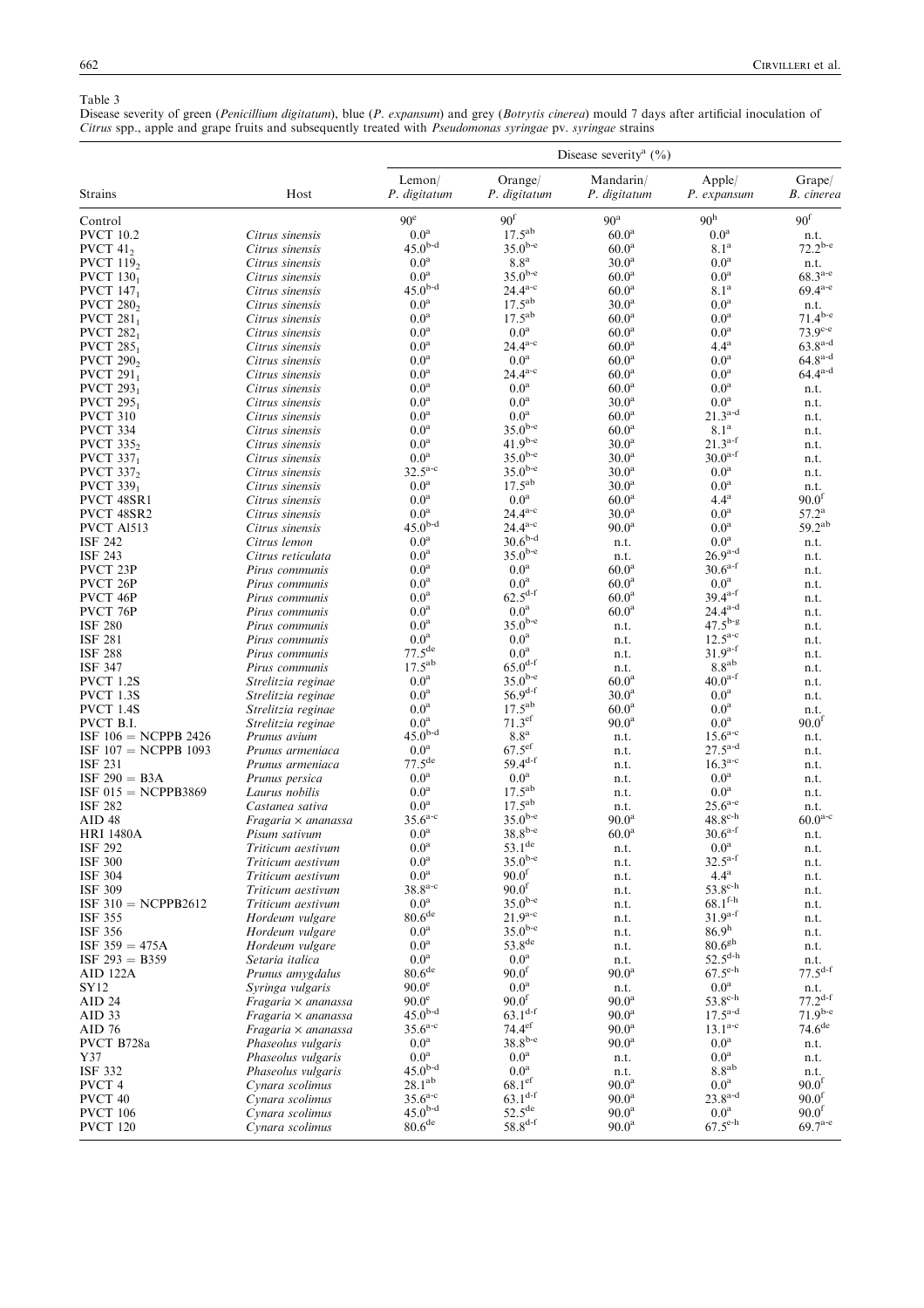| Table 3   |
|-----------|
| Continued |

|                   |                   | Disease severity <sup>a</sup> $(\% )$ |                         |                           |                       |                              |  |  |  |
|-------------------|-------------------|---------------------------------------|-------------------------|---------------------------|-----------------------|------------------------------|--|--|--|
| <b>Strains</b>    | Host              | Lemon/<br>P. digitatum                | Orange/<br>P. digitatum | Mandarin/<br>P. digitatum | Apple/<br>P. expansum | Grape/<br><b>B</b> . cinerea |  |  |  |
| <b>PVCT 152</b>   | Cynara scolimus   | $45.0^{b-d}$                          | $74.4$ <sup>ef</sup>    | 90.0 <sup>a</sup>         | $15.6^{\text{a-c}}$   | $79.2$ <sup>ef</sup>         |  |  |  |
| ISF 353           | Capsicum annuum   | $32.5^{a-c}$                          | 0.0 <sup>a</sup>        | n.t.                      | 0.0 <sup>a</sup>      | n.t.                         |  |  |  |
| $ISF 284 = PSS61$ | Triticum aestivum | $17.5^{ab}$                           | $90.0^{\text{f}}$       | n.t.                      | 0.0 <sup>a</sup>      | n.t.                         |  |  |  |
| $ISF 294 = W451$  | Triticum aestivum | 0.0 <sup>a</sup>                      | $21.3^{ab}$             | n.t.                      | 0.0 <sup>a</sup>      | n.t.                         |  |  |  |
| $ISF 295 = SD202$ | Triticum aestivum | $68.1^{\text{c-e}}$                   | 73.8 <sup>ef</sup>      | n.t.                      | 0.0 <sup>a</sup>      | n.t.                         |  |  |  |
| <b>ISF 357</b>    | Hordeum vulgare   | $45.0^{b-d}$                          | $49.4^{\circ -e}$       | n.t.                      | 0.0 <sup>a</sup>      | n.t.                         |  |  |  |

<sup>a</sup>Mean values of four replications and four fruits per replication. Numbers in columns followed by the same letter are not significantly different using the Student–Newman–Keul's mean separation test at  $P \le 0.05$ . In all replicated experiment disease severity ratings were converted to percentage midpoint values, where  $0\% =$  no symptoms;  $35\% =$  soft rot;  $65\% =$  mycelium;  $90\% =$  sporulation. Before running ANOVA, percentages of infection were subjected to an arcsine square root transformation. The percentages shown in the table are untransformed data. One-way anova was performed.

3054 br

1018 bp

298 bp

M

1

Fig. 5 Repetitive-sequence polymerase chain reaction (PCR) using Enterobacterial Repetitive Intergenic Consensus (ERIC) primer patterns of Pseudomonas syringae pv. syringae strains representing the seven main cluster. Amplification with ERIC primers (ERIC 1R and ERIC 2) yielded 6–10 distinct PCR products, ranging in size from approximately 150 to over 3000 bp and allowed differentiation of strains. Ladder used (M) was 1 kb (Invitrogen-Life Tecnologies). \*PVCT strains; \*\*AID strains

and sporulation occurred on infected wounds. On orange wounds, 17 strains showed zero disease severity (no symptoms) and 21 strains strongly reduced the severity of disease that ranged between 8.8% and 35% (only soft rot was observed). Eighteen  $P$ . s. pv. syringae strains weakly reduced the severity of disease to between 52.9% and 90% (mycelium development was observed). Only five strains failed to reduce the severity of disease, and sporulation was observed on infected wounds. On mandarin 08/28/A, nine strains strongly reduced (30% of severity) and 30 weakly reduced (60% of severity) the severity of disease compared with the control. On apple wounds 32 strains totally inhibited the disease, 27 strains strongly reduced the disease severity that ranged between  $8.1\%$  and  $32.5\%$ , seven strains reduced the severity of disease (from 39.4% to 53.8%) and only for five strains the average of severity was weakly reduced (between 67.5% and 86.9%). On grape, addition of antagonists did not consistently reduce the severity of disease; all of the tested strains showed a disease severity higher than 59.0%.

#### Detection of the syrB gene

PCR amplification with primers B1 and B2 gave rise to a 752 bp band indicating that the syrB gene was present. Only five strains failed to show amplification and hence did not possess the syrB gene (Table 1).

### Repetitive-sequence PCR

 $106^*$   $120^*$   $337_2$ <sup>\*33\*\*</sup>  $\phantom{1}$   $282_1$ \*285<sub>1</sub>\*  $\phantom{1}$   $122^{**}339_1^*$   $\phantom{1}$   $23P^*$   $26P^*$   $\phantom{1}$   $4^*$   $40^*$   $\phantom{1}$   $4290_2^*$   $293_1^*$ 

2 34 5 67 M M M M M M M M M

The PCR amplification performed with primers ERIC 1R and ERIC 2 showed the presence of several PCR products with molecular weights ranging from 150 to over 3000 bp. The fingerprints revealed a high degree of genetic diversity among the  $P$ . s. pv. syringae strains analysed. A representative gel is illustrated in Fig. 5. A total of 10 reproducible, clearly resolved bands were used for cluster analysis. UPGMA analysis pointed out seven main clusters (Fig. 6). Two clusters (2 and 7) included strains all belonging to the antagonistic group A, two clusters (3 and 7) included 75% of strains obtained from Citrus spp. The other clusters included strains obtained from different host plant species and belonging to either the antagonistic groups A or B. There was no correlation between the strains and the host plant from where they were originally isolated.

# **Discussion**

The *P. s.* pv. *syringae* strains evaluated in this study showed differential in vitro antagonistic activity towards the tested micro-organisms. Strains showing a broader activity were placed in the group A, whereas those with reduced antagonistic activity were included in group B. The application to wounds on citrus and apple fruits inoculated with P. digitatum and P. expan-

3054 bp

1018 bp

298 bp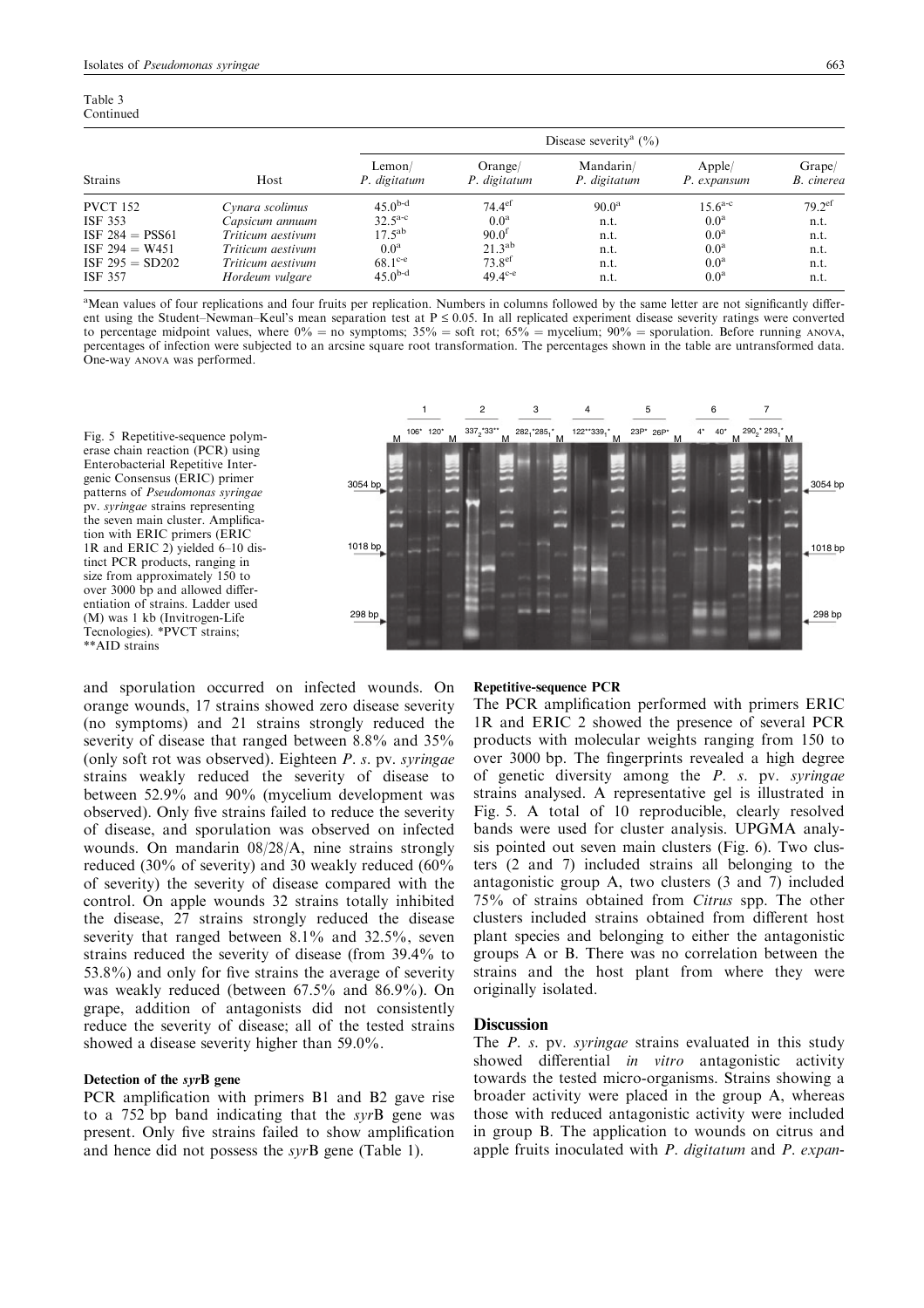

Fig. 6 Dendrogram of relationships among Pseudomonas syringae pv. syringae strains obtained using repetitive-sequence polymerase chain reaction (PCR) and Enterobacterial Repetitive Intergenic Consensus (ERIC) primer sets. PCR products in the range of 150–3000 bp were compared by numerical analysis using GELCOMpar ii software. Similarity between fingerprints was calculated with the Dice's coefficients using the unweighted pair-group method with average linkages (UPGMA)

sum of strains of both P. s. pv. syringae groups was effective in reducing the incidence and severity of disease. However, the antagonistic action on the A and B strains appeared different. Thus, strains of group A showed antagonistic activity against the above pathogens either in vitro or in vivo whereas strains of group B were active only in in vivo assays.

Establishing a correlation between in vitro inhibition of the target pathogens and biological control in vivo is the first step for demonstrating the involvement of antibiotic(s) in biological control (Handelsman and Parke, 1989). Inhibition zones of different

areas on PDA, a medium conductive to toxin production by *P. syringae* strains, were observed among the tested strains. This probably confirms that regulation of toxin production is a variable feature in a bacterial species, as previously observed (Bultreys and Gheysen, 1999). Lipodepsipeptides inhibited the growth of a broad spectrum of bacteria and fungi (Lavermicocca et al., 1997). Rhodotorula pilimanae allows the detection of low concentration of both syringomycins and syringopeptins, whereas *B. mega*terium allows the detection of syringopeptins but not syringomycins (Lavermicocca et al., 1997). As both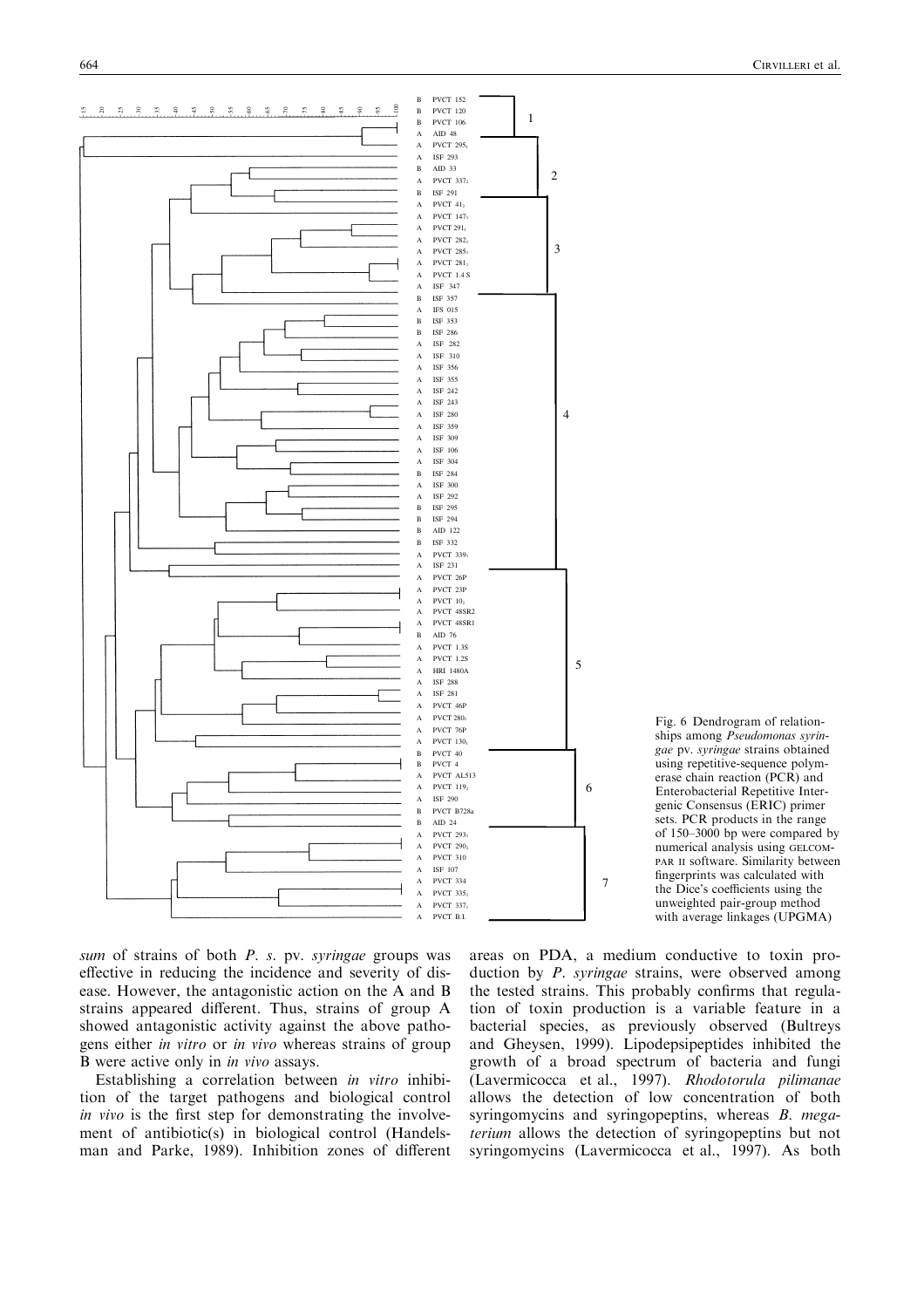toxins are simultaneously produced by field strains investigated so far (Vassilev et al., 1996), the zones of inhibition we observed in the biological tests should most likely be attributed to a mixture of lipodepsipeptides.

Wounds on fruits, the primary infection site for moulds, are readily colonized by  $P$ . syringae strains that survive and more easily colonize wounds than the fruit surface. In fact, P. syringae ESC-10 survived well in wounds on orange and lemon fruits and reduced the incidence of green and blue moulds and quickly became undetectable on the surface of fruits (Bull et al., 1997).

Because some P. s. pv. syringae strains are pathogenic to Citrus spp. and other plant species (Schaad et al., 2001), biological control strains should be approved only after the evaluation of their virulence on a large range of plants. The pathogenicity of strains precludes their use as biological control agents, as previously reported with the antagonistic strain P. s. pv. syringae 485-10 (Bull et al., 1997). Consequently, the purpose of this study was also to investigate the pathogenicity of several strains of P. s. pv. syringae selected as putative effective biological control agents. The ability of some strains to control green and blue mould of citrus and apple fruits was not associated with significant virulence to fruits, and, very often, only small brown lesions were observed at the inoculation sites. The development of brown areas at the inoculation sites probably indicates a plant defence reaction involving oxidation of phenolic compounds, as previously reported with antagonistic strains of P. syringae and P. cepacia (Huang et al., 1993; Burkowicz and Rudolph, 1994).

Pseudomonas syringae strains obtained from lesions can occasionally be virulent pathogens on non-host plants (Schaad et al., 2001). In the present study, differently sized brown lesions were observed on mandarin, orange and lemon fruits after inoculation with some P. s. pv. *syringae* strains from *Citrus* spp., pear, strelitzia (antagonistic group A), whereas strains isolated from almond, strawberry, bean and artichoke (antagonistic group B) did not produce any lesions on fruits.

Although our tests showed that some strains are effective biological control agents under laboratory conditions, full-scale commercial evaluation is needed to demonstrate the possible value of these agents to the citrus and apple industry. Further testing of the best strains here selected is needed under commercial conditions, including assessment of biological control efficacy, population dynamics of these antagonists on fruits, and observations of the quality of treated fruits.

The commercially available *P. syringae* strains ESC-10 and ESC-11 (Bull et al., 1997) do not control green mould on citrus and blue mould on apple fruits to the same extent. In fact, the HR-positive, weak pathogen (ESC-10) was less effective on apple but controlled green mould on citrus better than the HR-negative, non-pathogenic strain (ESC-11).

A characteristic unique to almost all P. s. pv. syringae strains is that they have genes homologous to syrB and syrD that are responsible for the production and export of syringomycins and syringopeptins toxins, respectively (Quigley and Gross, 1994). These genes are conserved as single copies in the bacterial genome of the toxin-producing  $P$ . s. pv. syringae strains (Quigley and Gross, 1994). PCR for the detection of syrB and syrD genes have been applied to identify P. syringae strains that produce lipodepsipeptides (Sorensen et al., 1998; Bultreys and Gheysen, 1999; Scortichini et al., 2003). In this study, the majority of P. syringae strains, either producing and not producing in vitro compound(s) inhibiting R. pilimanae, B. megaterium, P. digitatum and B. cinerea, showed DNA sequences homologues to the syrB gene, suggesting that the majority of the P. syringae strains we used belong to P. s. pv. syringae. PCR amplification of the syrB fragment could be exploited for further applications such as the detection and quantification of lipodepsipeptides-producing bacteria in host plants.

Repetitive-sequence PCR using ERIC primer sets allowed the typing of the  $P$ . s. pv. syringae strains evaluated for the antagonistic activity. This technique enables the characterization of bacterial species at the strain level (Louws et al., 1994) and also seems useful for possibly tracking the behaviour of the biocontrol agents in the environment. Such a capability would result very important to verify the presence of the biocontrol agent in the long-term period under commercial conditions. The possibility that the traditional techniques (i.e. isolation and biochemical tests) could not properly detect other pseudomonads colonizing the fruits under storage conditions cannot be eliminated. In addition, the present study revealed relevant genetic diversity among the 71 P. s. pv. syringae strains and, as previously observed using repetitivesequence PCR and BOX primer (Scortichini et al., 2003), no clear relationship was demonstrated between a strain and the host plant from where it was originally obtained.

#### Acknowledgements

This work was supported by PRIN 2002 prot.2002075322 'Pseudomonas syringae in lotta biologica: meccanismi d'azione e valutazione dei rischi.

# References

- Ballio A, Barra D, Bossa F et al. (1991) Syringopeptins, new phytotoxic lipodepsipeptides of Pseudomonas syringae pv. syringae. FEBS Lett 291:109–112.
- Bull CT, Stack JP, Smilanick JL. (1997) Pseudomonas syringae strains ESC-10 and ESC-11 survive in wounds on citrus and control green and blue molds of citrus. Biol Control 8:81-88.
- Bull CT, Wadsworth ML, Sorensen KN, Takemoto JY, Austin RK, Smilanick JL. (1998) Syringomycin E produced by biological control agents controls green mold on lemons. Biol Control 12:89–95.
- Bultreys A, Gheysen I. (1999) Biological and molecular detection of toxic lipodepsipeptide-producing Pseudomonas syringae strains and PCR identification in plants. Appl Environ Microbiol 65:1904– 1909.